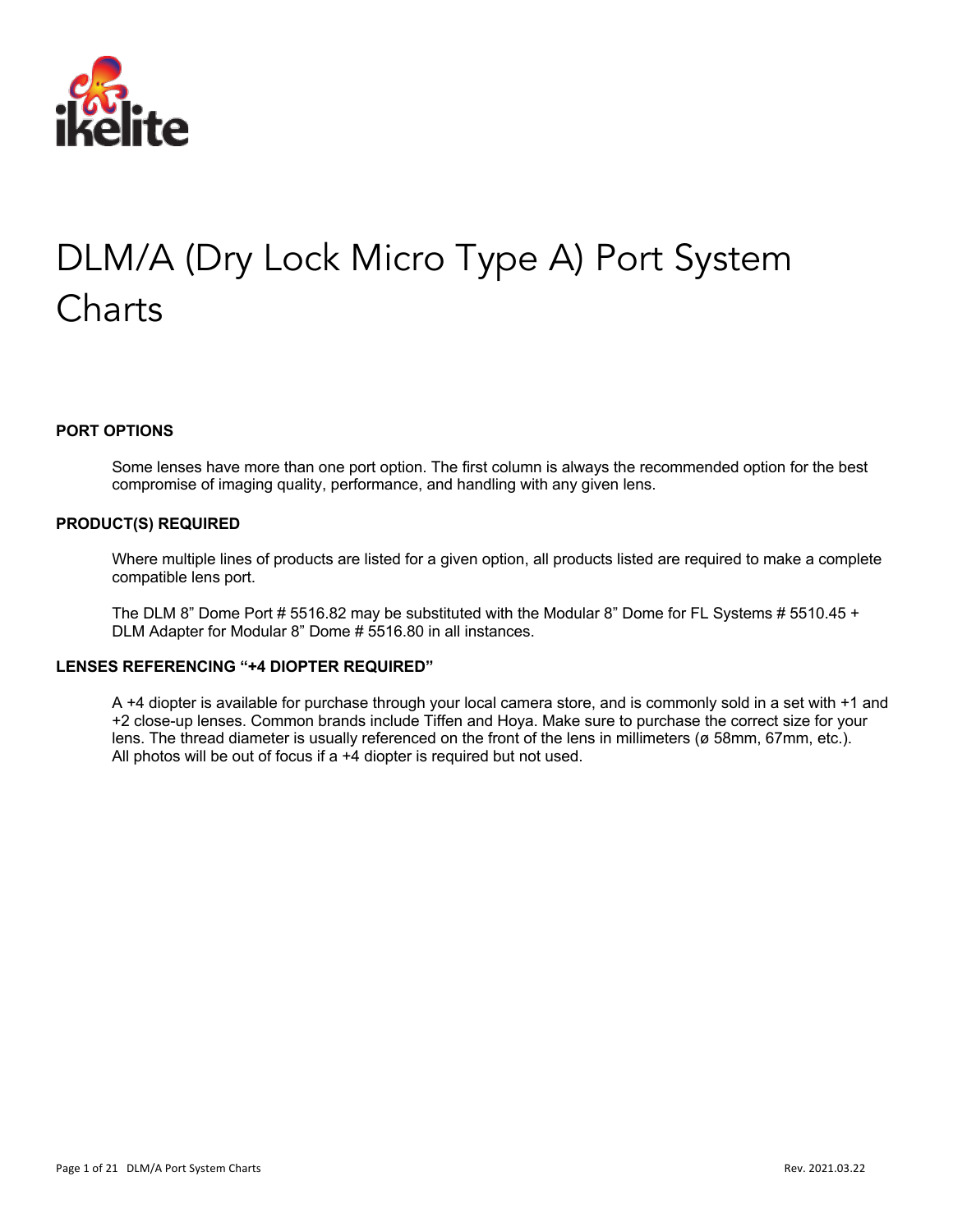### Canon EF-M Lenses

|                                                                                                                                                        | <b>OPTION 1</b><br>(Recommended)                                                                                                                                                                                                             | <b>OPTION 2</b>                                                                                                                                                                                                                                     | <b>OPTION 3</b> |
|--------------------------------------------------------------------------------------------------------------------------------------------------------|----------------------------------------------------------------------------------------------------------------------------------------------------------------------------------------------------------------------------------------------|-----------------------------------------------------------------------------------------------------------------------------------------------------------------------------------------------------------------------------------------------------|-----------------|
| 8 mm Rokinon f/3.5 Aspherical<br><b>Fisheye + Canon EF-EOS M</b><br>Mount Adapter 6098B002WB<br>Tripod foot must be removed from the<br>mount adapter. | Auto focus not supported by<br>this lens. Preset focus to 14".<br>Product(s) required:<br>5516.82 Dome Port<br>5516.65 Extension                                                                                                             |                                                                                                                                                                                                                                                     |                 |
| 8-15 mm Canon EF f/4L Fisheye<br>USM + Canon EF-EOS M Mount<br>Adapter 6098B002WB<br>Tripod foot must be removed from the<br>mount adapter             | Larger radius dome is best for<br>split shots (half-in, half-out of<br>the water). Zoom not<br>supported. Lens must be used<br>at a fixed focal length. AF<br>only.<br>Product(s) required:<br>5516.82 Dome Port<br>5516.65 Extension        |                                                                                                                                                                                                                                                     |                 |
| 10-17 mm Tokina AT-X f/3.5-4.5<br>DX Fisheye + Canon EF-EOS M<br>Mount Adapter 6098B002WB<br>Tripod foot must be removed from the<br>mount adapter.    | Larger radius dome is best for<br>split shots (half-in, half-out of<br>the water). Zoom not<br>supported. Lens must be used<br>at a fixed focal length. AF<br>only.<br>Product(s) required:<br><b>5516.82 Dome Port</b><br>5516.65 Extension |                                                                                                                                                                                                                                                     |                 |
| 10-18 mm Canon EF-S f/4.5-5.6<br>IS STM + Canon EF-EOS M<br>Mount Adapter 6098B002WB<br>Tripod foot must be removed from the<br>mount adapter.         | The only port option that<br>supports zoom. AF only.<br><b>Product(s) required:</b><br><b>5516.15 Dome Port</b><br>5516.65 Extension<br>5515.06 Zoom Gear                                                                                    | Larger radius dome is best for<br>split shots (half-in, half-out of<br>the water). Zoom not<br>supported. Lens must be used<br>at a fixed focal length. AF<br>only.<br><b>Product(s) required:</b><br>5516.82 Dome Port<br><b>5516.65 Extension</b> |                 |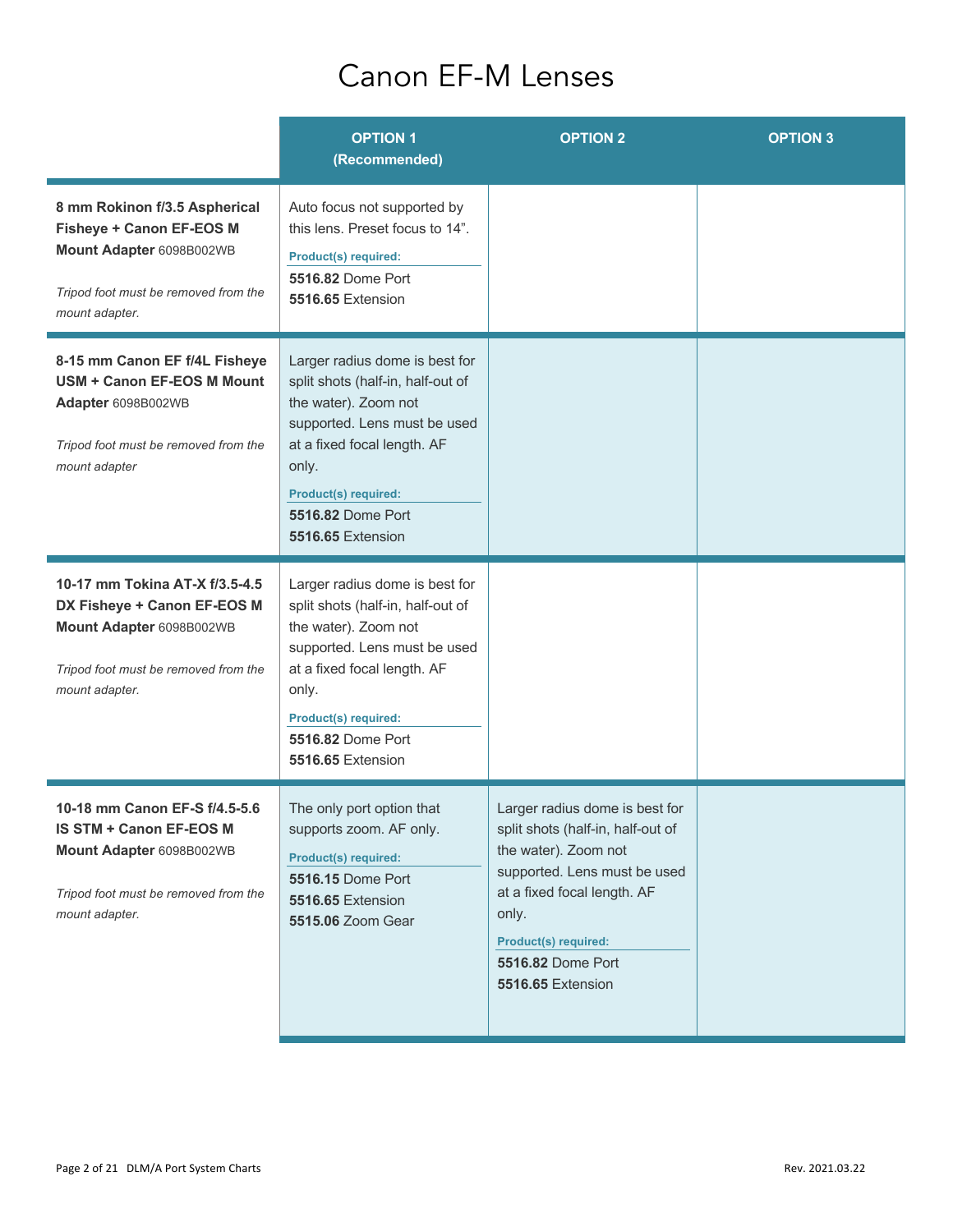|                                                                                                                                                               | <b>OPTION 1</b><br>(Recommended)                                                                                                                                                                                                                         | <b>OPTION 2</b>                                                                                                                                                                                                                | <b>OPTION 3</b>                                                                                                                                                                                                                                                                                                |
|---------------------------------------------------------------------------------------------------------------------------------------------------------------|----------------------------------------------------------------------------------------------------------------------------------------------------------------------------------------------------------------------------------------------------------|--------------------------------------------------------------------------------------------------------------------------------------------------------------------------------------------------------------------------------|----------------------------------------------------------------------------------------------------------------------------------------------------------------------------------------------------------------------------------------------------------------------------------------------------------------|
| 11-22 mm Canon EF-M f/4-5.6 IS<br><b>STM</b>                                                                                                                  | The only port option that<br>supports zoom. AF only.<br><b>Product(s) required:</b><br>5516.15 Dome Port<br>5515.03 Zoom Gear                                                                                                                            | Larger radius dome is best for<br>split shots (half-in, half-out of<br>the water). Zoom not<br>supported. Lens must be used<br>at a fixed focal length. AF<br>only.<br><b>Product(s) required:</b><br>5516.82 Dome Port        |                                                                                                                                                                                                                                                                                                                |
| 15 mm Sigma f/2.8 EX DG<br>Diagonal Fisheye + Canon EF-<br><b>EOS M Mount Adapter</b><br>6098B002WB<br>Tripod foot must be removed from the<br>mount adapter. | Larger radius dome is best for<br>split shots (half-in, half-out of<br>the water). Shade should be<br>removed to reduce vignetting.<br>AF only.<br><b>Product(s) required:</b><br><b>5516.82 Dome Port</b><br>5516.65 Extension                          | Compact and lightweight for<br>travel. AF only.<br><b>Product(s) required:</b><br><b>5516.12 Dome Port</b><br>5516.65 Extension                                                                                                |                                                                                                                                                                                                                                                                                                                |
| 15-45 mm Canon f/3.5-6.3 IS<br><b>STM</b>                                                                                                                     | The only port option that<br>supports zoom. AF only.<br><b>Product(s) required:</b><br><b>5516.15 Dome Port</b><br>5515.03 Zoom Gear<br><b>Optional accessories:</b><br>0923.08 Anti-Reflection Ring                                                     | Larger radius dome is best for<br>split shots (half-in, half-out of<br>the water). Zoom not<br>supported. Lens must be used<br>at a fixed focal length. AF<br>only.<br><b>Product(s) required:</b><br><b>5516.82 Dome Port</b> | The magnifying effect of a flat<br>port is good for macro<br>photography. Very minimal<br>vignetting (dark shadows in<br>the corners of the image) is<br>present at 15mm. Zoom not<br>supported. Lens must be used<br>at a fixed focal length. AF<br>only.<br><b>Product(s) required:</b><br>5516.45 Flat Port |
| 16-35 mm Canon EF f/2.8L II<br><b>USM + Canon EF-EOS M Mount</b><br>Adapter 6098B002WB<br>Tripod foot must be removed from the<br>mount adapter.              | Larger radius dome is best for<br>split shots (half-in, half-out of<br>the water). Zoom not<br>supported. Lens must be used<br>at a fixed focal length. AF<br>only.<br><b>Product(s) required:</b><br><b>5516.82 Dome Port</b><br>(2) 5516.65 Extensions |                                                                                                                                                                                                                                |                                                                                                                                                                                                                                                                                                                |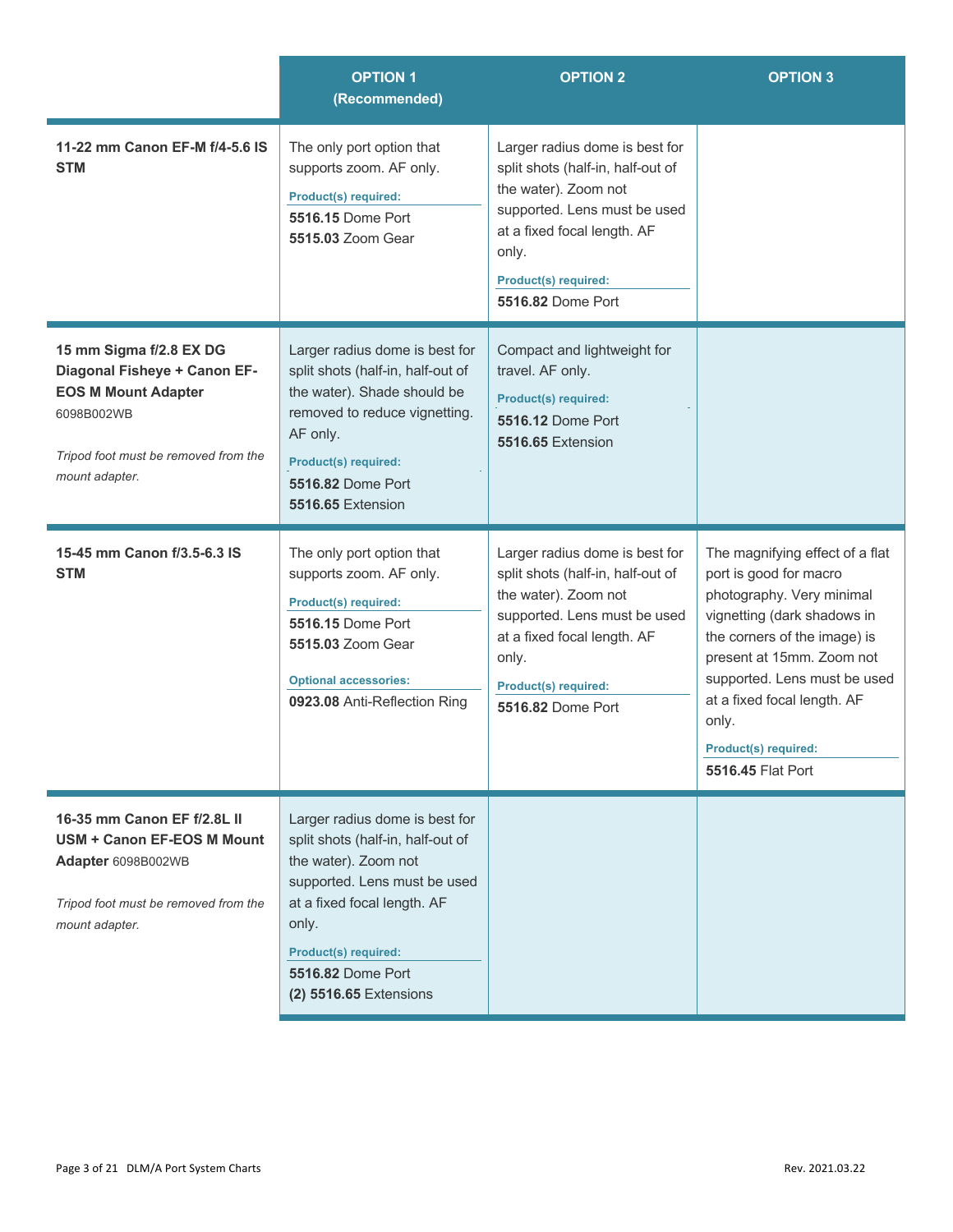|                                                                                                                                                   | <b>OPTION 1</b><br>(Recommended)                                                                                                                                                                 | <b>OPTION 2</b>                                                                                                                                                                           | <b>OPTION 3</b>                                                                                                                                                                                                  |
|---------------------------------------------------------------------------------------------------------------------------------------------------|--------------------------------------------------------------------------------------------------------------------------------------------------------------------------------------------------|-------------------------------------------------------------------------------------------------------------------------------------------------------------------------------------------|------------------------------------------------------------------------------------------------------------------------------------------------------------------------------------------------------------------|
| 18-55 mm Canon EF-M f/3.5-5.6<br><b>IS STM</b>                                                                                                    | Supports full zoom range.<br>Diopter recommended for<br>close focus capabilities. AF<br>only.<br><b>Product(s) required:</b><br>+4 Diopter Recommended<br>5516.16 Dome Port<br>5509.30 Zoom Gear | Supports full zoom range.<br>Lens will not focus closer than<br>approximately 18" (45cm)<br>underwater. AF only.<br><b>Product(s) required:</b><br>5516.15 Dome Port<br>5509.30 Zoom Gear | Larger radius dome is best for<br>split shots (half-in, half-out of<br>the water). Zoom not<br>supported. Lens must be used<br>at a fixed focal length. AF<br>only.<br>Product(s) required:<br>5516.82 Dome Port |
| 22 mm Canon EF-M f/2 STM                                                                                                                          | AF only.<br>Product(s) required:<br><b>5516.11 Dome Port</b>                                                                                                                                     | AF only.<br>Product(s) required:<br>5516.82 Dome Port                                                                                                                                     |                                                                                                                                                                                                                  |
| 28 mm Canon EF-M f/3.5 Macro<br><b>IS STM</b>                                                                                                     | AF only.<br><b>Product(s) required:</b><br>5516.45 Flat Port                                                                                                                                     |                                                                                                                                                                                           |                                                                                                                                                                                                                  |
| 32 mm Canon EF-M f/1.4 STM                                                                                                                        | AF only.<br><b>Product(s) required:</b><br><b>5516.15 Dome Port</b>                                                                                                                              | Larger radius dome is best for<br>split shots (half-in, half-out of<br>the water). AF only.<br>Product(s) required:<br>5516.82 Dome Port                                                  |                                                                                                                                                                                                                  |
| 40 mm Canon EF f/2.8 STM<br>+ Canon EF-EOS M Mount<br>Adapter 6098B002WB<br>Tripod foot must be removed from the<br>mount adapter.                | The magnifying effect of a flat<br>port is good for macro<br>photography. The front of the<br>port is 67mm threaded. AF<br>only.<br><b>Product(s) required:</b><br>5516.50 Flat Port             | A dome port provides the full<br>angle of coverage underwater.<br>AF only.<br>Product(s) required:<br><b>5516.11 Dome Port</b>                                                            |                                                                                                                                                                                                                  |
| 60 mm Canon EF-S f/2.8 Macro<br><b>USM + Canon EF-EOS M Mount</b><br>Adapter 6098B002WB<br>Tripod foot must be removed from the<br>mount adapter. | AF only.<br><b>Product(s) required:</b><br>5516.50 Flat Port<br><b>5516.65 Extension</b>                                                                                                         |                                                                                                                                                                                           |                                                                                                                                                                                                                  |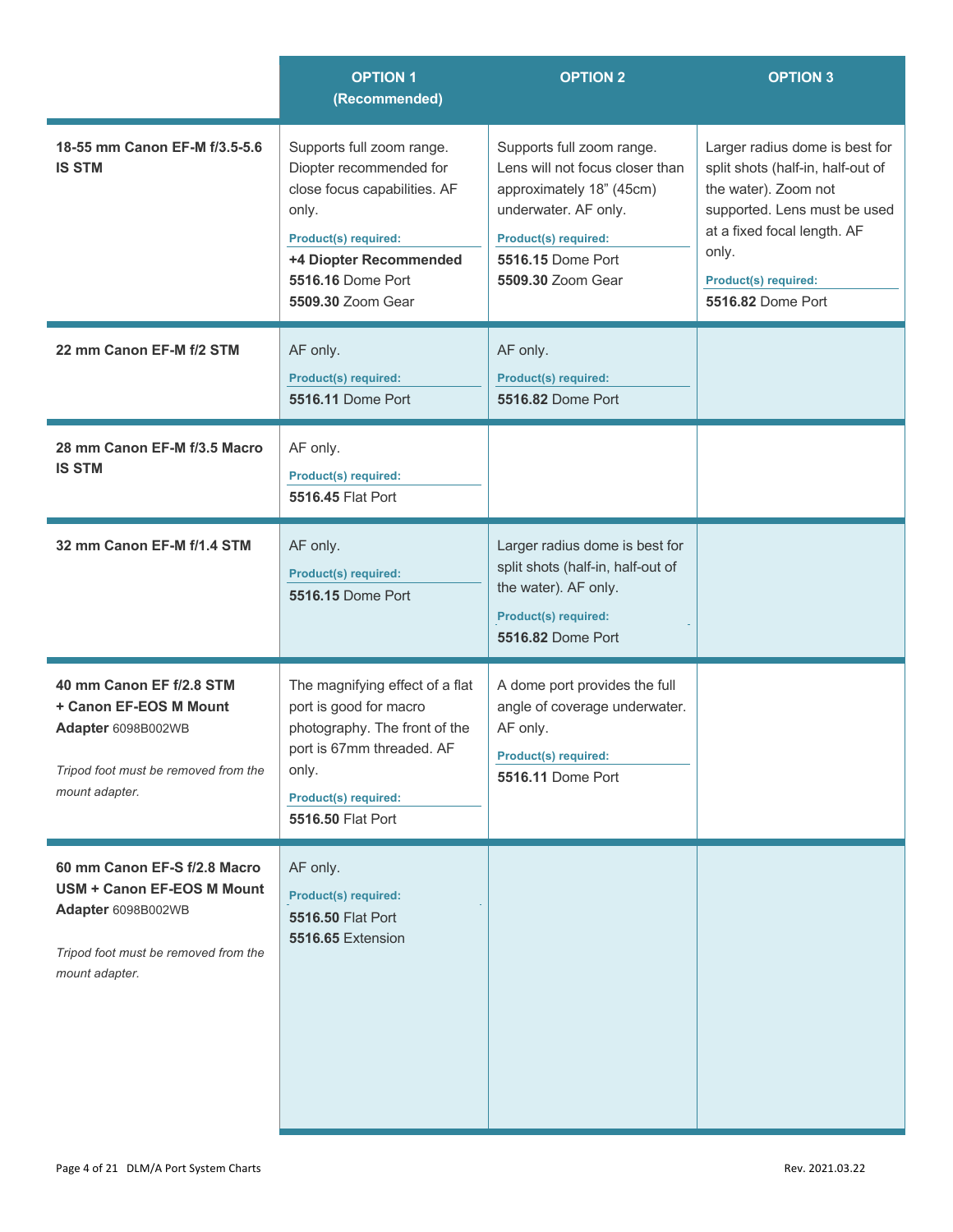|                                                                                                                                                 | <b>OPTION 1</b><br>(Recommended)                                                                       | <b>OPTION 2</b> | <b>OPTION 3</b> |
|-------------------------------------------------------------------------------------------------------------------------------------------------|--------------------------------------------------------------------------------------------------------|-----------------|-----------------|
| 100 mm Canon EF-S f/2.8L<br>Macro IS USM + Canon EF-EOS<br>M Mount Adapter 6098B002WB<br>Tripod foot must be removed from the<br>mount adapter. | AF only.<br><b>Product(s) required:</b><br>5516.50 Flat Port<br>5516.65 Extension<br>5516.70 Extension |                 |                 |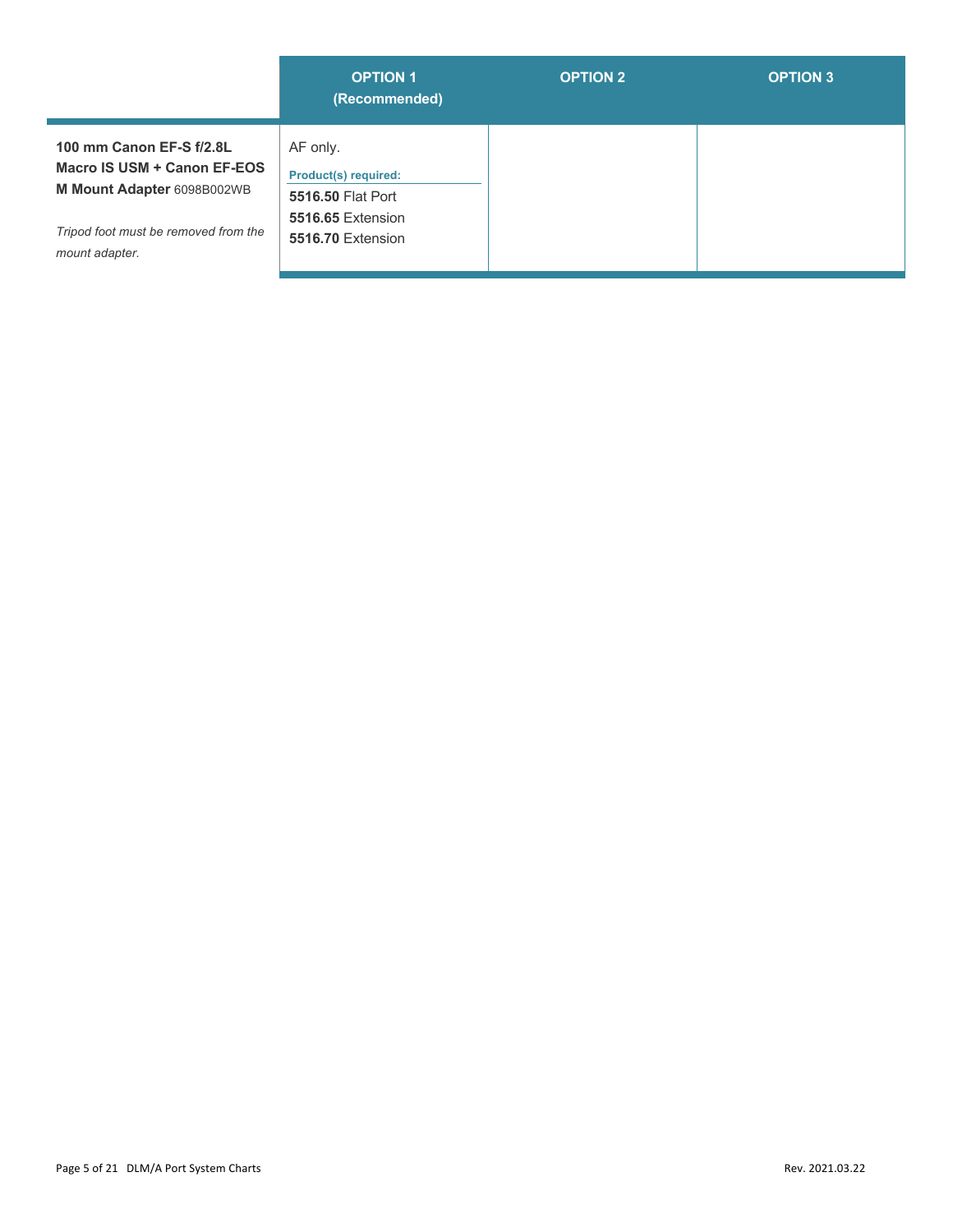### Olympus & Panasonic Micro 4/3 Lenses

|                                                       | <b>OPTION 1</b><br>(Recommended)                                                                                                                                  | <b>OPTION 2</b>                                                                                                                                                                                                                                                       | <b>OPTION 3</b>                                                                                                                                                                                 |
|-------------------------------------------------------|-------------------------------------------------------------------------------------------------------------------------------------------------------------------|-----------------------------------------------------------------------------------------------------------------------------------------------------------------------------------------------------------------------------------------------------------------------|-------------------------------------------------------------------------------------------------------------------------------------------------------------------------------------------------|
| 7-14 mm f/2.8 Olympus ED PRO                          | AF only.<br><b>Product(s) required:</b><br><b>5516.17 Dome Port</b><br>5509.20 Zoom Gear                                                                          | Larger radius dome is best for<br>split shots (half-in, half-out of<br>the water). Zoom not<br>supported. Lens must be used<br>at a fixed focal length. AF<br>only.<br>Product(s) required:<br><b>5516.82 Dome Port</b><br>5516.67 Extension                          | Minimal vignetting is present<br>at 7mm with dome ports<br>produced before July 2018.<br>AF only.<br><b>Product(s) required:</b><br>5516.15 Dome Port<br>5516.65 Extension<br>5509.28 Zoom Gear |
| 7-14 mm f/4 Panasonic Lumix G<br>Vario ASPH H-F007014 | The only port option that<br>supports zoom. AF only.<br><b>Product(s) required:</b><br><b>5516.16 Dome Port</b><br>5515.20 Zoom Gear                              | Larger radius dome is best for<br>split shots (half-in, half-out of<br>the water). Zoom not<br>supported. Lens must be used<br>at a fixed focal length. AF<br>only.<br>Product(s) required:<br>5516.82 Dome Port                                                      |                                                                                                                                                                                                 |
| 8 mm f/1.8 Olympus M.Zuiko<br><b>Fisheye Pro</b>      | Larger radius dome is best for<br>split shots (half-in, half-out of<br>the water). No vignetting. AF<br>only.<br>Product(s) required:<br><b>5516.82 Dome Port</b> | Slight vignetting (dark<br>shadows around the edges of<br>the image) will be present. AF<br>only.<br>Product(s) required:<br><b>5516.11 Dome Port</b><br>5516.65 Extension                                                                                            |                                                                                                                                                                                                 |
| 8 mm t/3.5 Panasonic Lumix G<br>Fisheye H-F008        | No vignetting. AF only.<br><b>Product(s) required:</b><br><b>5516.11 Dome Port</b>                                                                                | Larger radius dome is best for<br>split shots (half-in, half-out of<br>the water). Dome shade must<br>be removed. Slight vignetting<br>(dark shadows in the corners<br>of the image) will be present.<br>AF only.<br><b>Product(s) required:</b><br>5516.82 Dome Port |                                                                                                                                                                                                 |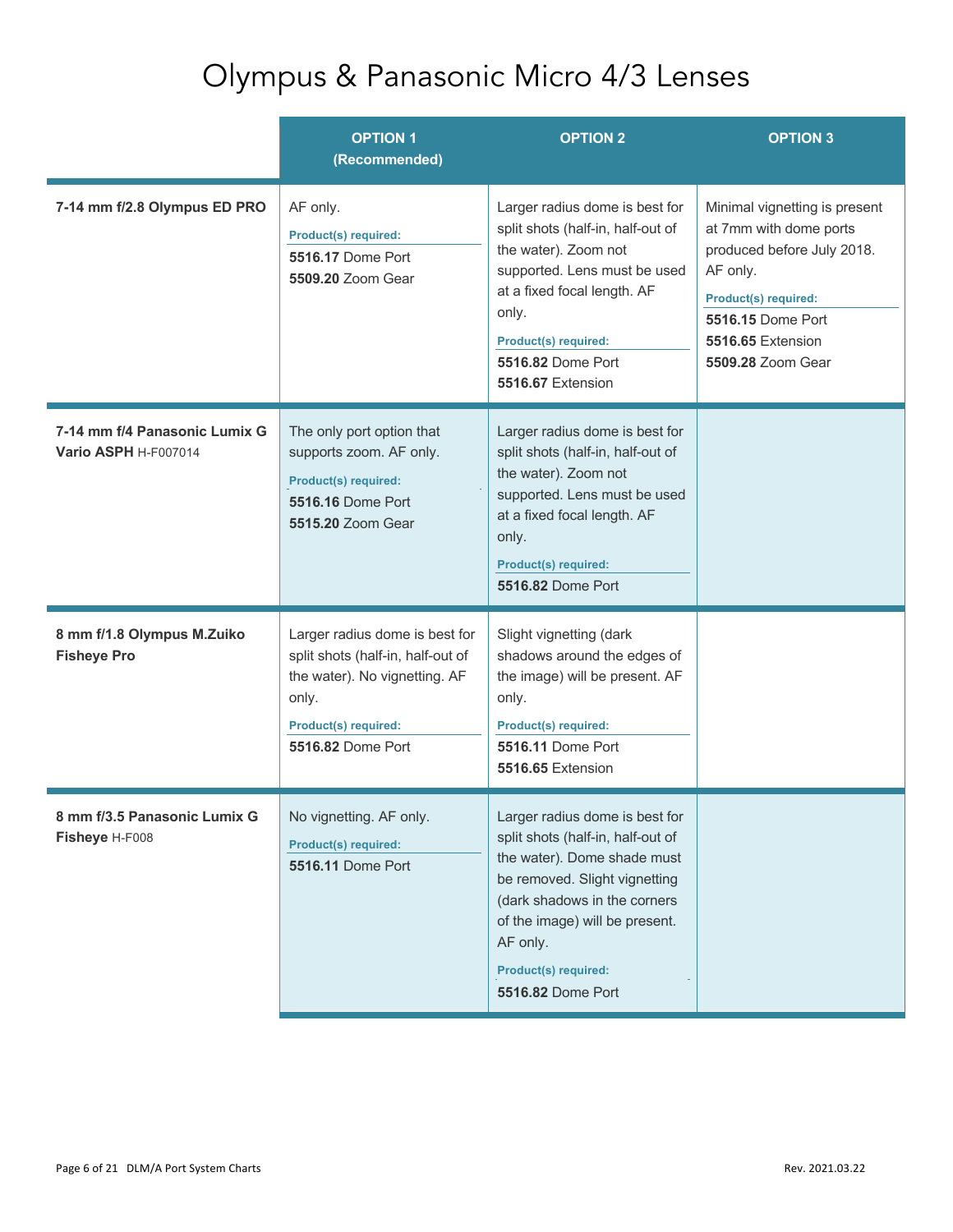|                                                                   | <b>OPTION 1</b><br>(Recommended)                                                                                                                                                              | <b>OPTION 2</b>                                                                                                                                                                                                                                                                                                     | <b>OPTION 3</b>                                                                                                                                                                                                         |
|-------------------------------------------------------------------|-----------------------------------------------------------------------------------------------------------------------------------------------------------------------------------------------|---------------------------------------------------------------------------------------------------------------------------------------------------------------------------------------------------------------------------------------------------------------------------------------------------------------------|-------------------------------------------------------------------------------------------------------------------------------------------------------------------------------------------------------------------------|
| 8-18 mm f/2.8-4.0 Panasonic<br><b>Leica DG Vario-Elmarit ASPH</b> | The only port option that<br>supports zoom. AF only.<br><b>Product(s) required:</b><br>5516.17 Dome Port<br>5509.30 Zoom Gear<br><b>Optional accessories:</b><br>0923.52 Anti-Reflection Ring | Larger radius dome is best for<br>split shots (half-in, half-out of<br>the water). Zoom not<br>supported. Lens must be used<br>at a fixed focal length. AF<br>only.<br><b>Product(s) required:</b><br><b>5516.82 Dome Port</b><br>5516.65 Extension<br><b>Optional accessories:</b><br>0923.52 Anti-Reflection Ring |                                                                                                                                                                                                                         |
| 9-18 mm f/4.0-5.6 Olympus<br><b>M.Zuiko ED</b>                    | Zoom supported. AF only.<br><b>Product(s) required:</b><br><b>5516.17 Dome Port</b><br>5515.01 Zoom Gear<br><b>Optional accessories:</b><br>0923.53 Anti-Reflection Ring                      | Larger radius dome is best for<br>split shots (half-in, half-out of<br>the water). Zoom not<br>supported. Lens must be used<br>at a fixed focal length. AF<br>only.<br><b>Product(s) required:</b><br>5516.82 Dome Port<br><b>Optional accessories:</b><br>0923.53 Anti-Reflection Ring                             | Zoom supported. AF only.<br><b>Product(s) required:</b><br><b>5516.16 Dome Port</b><br>5515.01 Zoom Gear<br><b>Optional accessories:</b><br>0923.53 Anti-Reflection Ring                                                |
| 12 mm f/2 Olympus M.Zuiko<br><b>Digital ED</b>                    | Best for close focus wide<br>angle and most compact for<br>travel. AF only.<br><b>Product(s) required:</b><br>5516.11 Dome Port                                                               | Larger radius dome is best for<br>split shots (half-in, half-out of<br>the water). AF only.<br><b>Product(s) required:</b><br>5516.82 Dome Port                                                                                                                                                                     | AF only.<br>Product(s) required:<br>5516.15 Dome Port                                                                                                                                                                   |
| 12 mm f/1.4 Panasonic Lumix<br><b>ASPH</b>                        | Recommendation not<br>available                                                                                                                                                               |                                                                                                                                                                                                                                                                                                                     |                                                                                                                                                                                                                         |
| 12-32 mm f/3.5-5.6 Panasonic<br>Lumix G Vario HD H-FS12032K       | The only port option that<br>supports zoom. AF only.<br><b>Product(s) required:</b><br>5516.15 Dome Port<br>5515.01 Zoom Gear                                                                 | Allows the attachment of<br>67mm threaded wide angle or<br>macro lenses. Lens must be<br>used at 32mm to eliminate<br>vignetting. Zoom not<br>supported. Lens must be used<br>at a fixed focal length. AF<br>only.<br>Product(s) required:<br>5516.45 Flat Port                                                     | Larger radius dome is best for<br>split shots (half-in, half-out of<br>the water). Zoom not<br>supported. Lens must be used<br>at a fixed focal length. AF<br>only.<br><b>Product(s) required:</b><br>5516.82 Dome Port |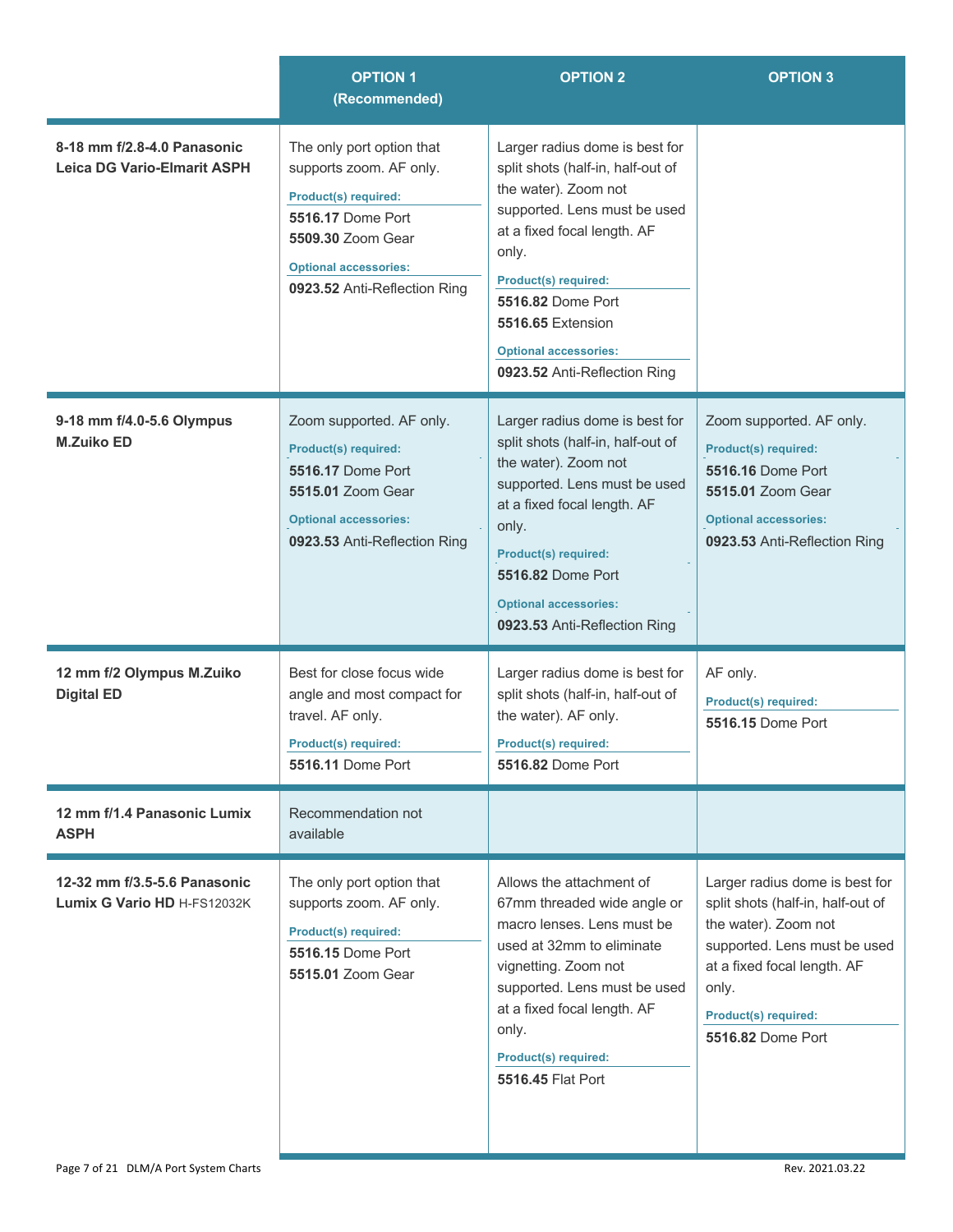|                                                                                                                         | <b>OPTION 1</b><br>(Recommended)                                                                                                                                                                                                                                           | <b>OPTION 2</b>                                                                                                                                                                                                                                                                                                                         | <b>OPTION 3</b>                                                                                                                                                                                                                              |
|-------------------------------------------------------------------------------------------------------------------------|----------------------------------------------------------------------------------------------------------------------------------------------------------------------------------------------------------------------------------------------------------------------------|-----------------------------------------------------------------------------------------------------------------------------------------------------------------------------------------------------------------------------------------------------------------------------------------------------------------------------------------|----------------------------------------------------------------------------------------------------------------------------------------------------------------------------------------------------------------------------------------------|
| 12-35 mm Panasonic f/2.8 ASPH<br>Power OIS H-HS12035<br>12-35 mm Panasonic f/2.8 II<br><b>ASPH Power OIS H-HSA12035</b> | The only port option that<br>supports zoom (or focus).<br>Zoom gear may alternatively<br>be used to manually focus.<br>Product(s) required:<br>5516.15 Dome Port<br>5516.65 Extension<br>5509.27 Zoom Gear<br><b>Optional accessories:</b><br>0923.51 Anti-Reflection Ring | Larger radius dome is best for<br>split shots (half-in, half-out of<br>the water). Zoom not<br>supported. Lens must be used<br>at a fixed focal length. AF<br>only.<br><b>Product(s) required:</b><br>5516.82 Dome Port<br>5516.65 Extension<br><b>Optional accessories:</b><br>0923.51 Anti-Reflection Ring                            |                                                                                                                                                                                                                                              |
| 12-40 mm f/2.8 Olympus<br><b>M.Zuiko ED Pro</b>                                                                         | Compared to a shorter port,<br>this option puts the lens<br>element closer to the center of<br>the dome sphere for improved<br>sharpness. AF only.<br><b>Product(s) required:</b><br>5516.16 Dome Port<br>5516.65 Extension<br>5509.28 Zoom Gear                           | AF only.<br><b>Product(s) required:</b><br>5516.15 Dome Port<br>5516.65 Extension<br>5509.28 Zoom Gear                                                                                                                                                                                                                                  | Larger radius dome is best for<br>split shots (half-in, half-out of<br>the water). Zoom not<br>supported. Lens must be used<br>at a fixed focal length. AF<br>only.<br><b>Product(s) required:</b><br>5516.82 Dome Port<br>5516.65 Extension |
| 12-45 mm f/4 Olympus M.Zuiko<br><b>Digital ED Pro</b>                                                                   | Compared to a shorter port,<br>this option puts the lens<br>element closer to the center of<br>the dome sphere for improved<br>sharpness. AF only.<br>Product(s) required:<br><b>5516.17 Dome Port</b><br>5515.42 Zoom Gear                                                | AF only.<br><b>Product(s) required:</b><br>5516.16 Dome Port<br>5515.42 Zoom Gear                                                                                                                                                                                                                                                       | AF only.<br><b>Product(s) required:</b><br><b>5516.15 Dome Port</b><br>5515.42 Zoom Gear                                                                                                                                                     |
| 12-50 mm f/3.5-6.3 Olympus<br><b>M.Zuiko Digital ED EZ</b>                                                              | The only port option that<br>supports zoom. Switch lens to<br>"M-ZOOM" prior to installation.<br>No access to L-Fn or Macro<br>buttons. AF only.<br><b>Product(s) required:</b><br>5516.15 Dome Port<br>5515.02 Zoom Gear                                                  | The magnifying effect of a flat<br>port is good for macro<br>photography. The front of the<br>port is 67mm threaded. Lens<br>must be used at 50mm to<br>eliminate vignetting. Zoom not<br>supported. Lens must be used<br>at a fixed focal length. AF<br>only.<br><b>Product(s) required:</b><br>5516.50 Flat Port<br>5516.65 Extension |                                                                                                                                                                                                                                              |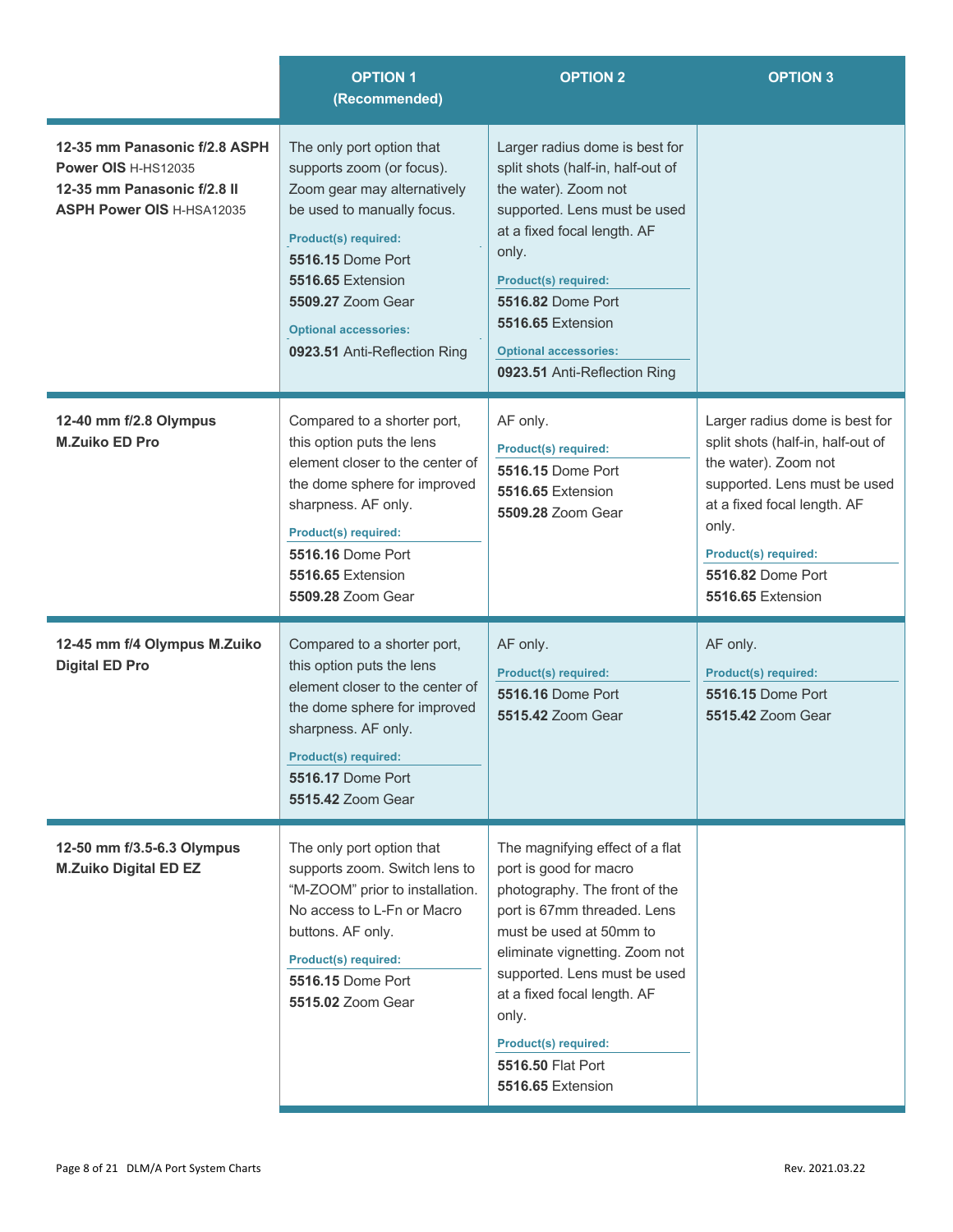|                                                                                        | <b>OPTION 1</b><br>(Recommended)                                                                                                                                                                                                                                                                                                                                                                          | <b>OPTION 2</b>                                                                                                                                                                                                                                                                                                                                  | <b>OPTION 3</b>                                                                                                                                                                                                                                             |
|----------------------------------------------------------------------------------------|-----------------------------------------------------------------------------------------------------------------------------------------------------------------------------------------------------------------------------------------------------------------------------------------------------------------------------------------------------------------------------------------------------------|--------------------------------------------------------------------------------------------------------------------------------------------------------------------------------------------------------------------------------------------------------------------------------------------------------------------------------------------------|-------------------------------------------------------------------------------------------------------------------------------------------------------------------------------------------------------------------------------------------------------------|
| 12-60 mm f/2.8-4.0 Panasonic<br><b>Leica DG Vario-Elmarit ASPH</b><br><b>Power OIS</b> | The only port option that<br>supports zoom. AF only.<br><b>Product(s) required:</b><br><b>5516.17 Dome Port</b><br>5515.28 Zoom Gear                                                                                                                                                                                                                                                                      | The magnifying effect of a flat<br>port is good for macro<br>photography. The front of the<br>port is 67mm threaded. Lens<br>must be used between 35-<br>60mm to eliminate vignetting.<br>Zoom not supported. Lens<br>must be used at a fixed focal<br>length. AF only.<br><b>Product(s) required:</b><br>5516.45 Flat Port<br>5516.70 Extension | Larger radius dome is best for<br>split shots (half-in, half-out of<br>the water). No vignetting.<br>Zoom not supported. Lens<br>must be used at a fixed focal<br>length. AF only.<br><b>Product(s) required:</b><br>5516.82 Dome Port<br>5516.65 Extension |
| 12-60 mm f/3.5-5.6 Panasonic<br><b>ASPH Power OIS</b>                                  | The only port option that<br>supports zoom. Zoom gear<br>may alternatively be used to<br>manually focus.<br><b>Product(s) required:</b><br>5516.17 Dome Port<br>5515.28 Zoom Gear                                                                                                                                                                                                                         | Larger radius dome is best for<br>split shots (half-in, half-out of<br>the water). Zoom not<br>supported. Lens must be used<br>at a fixed focal length. AF<br>only.<br><b>Product(s) required:</b><br><b>5516.82 Dome Port</b><br>5516.65 Extension                                                                                              |                                                                                                                                                                                                                                                             |
| 12-100 mm f/4.0 Olympus<br><b>M.Zuiko Digital ED IS Pro</b>                            | The magnifying effect of a flat<br>port is good for macro<br>photography. The front of the<br>port is 67mm threaded. Lens<br>must be used between 65-<br>100mm to eliminate vignetting.<br>Zoom not supported. Lens<br>must be used at a fixed focal<br>length. No access to L-Fn<br>button or IS switch. AF only.<br>Product(s) required:<br>5516.50 Flat Port<br>5516.65 Extension<br>5516.70 Extension |                                                                                                                                                                                                                                                                                                                                                  |                                                                                                                                                                                                                                                             |
| 14 mm f/2.5 Panasonic ASPH II<br><b>H-H014AK</b>                                       | Recommendation not<br>available                                                                                                                                                                                                                                                                                                                                                                           |                                                                                                                                                                                                                                                                                                                                                  |                                                                                                                                                                                                                                                             |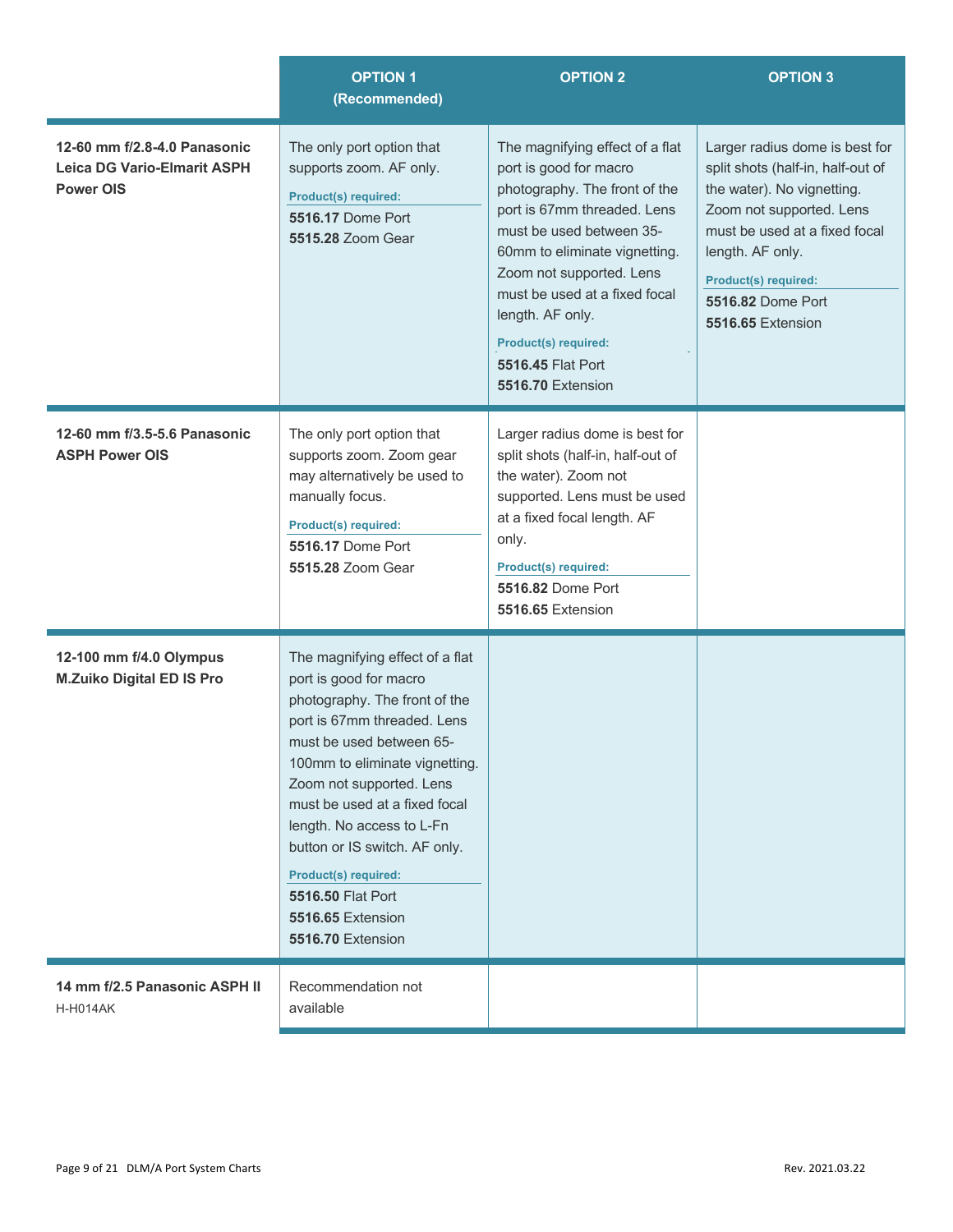|                                                                                                | <b>OPTION 1</b><br>(Recommended)                                                                                                                                                                                                          | <b>OPTION 2</b>                                                                                                                                                                                                                       | <b>OPTION 3</b> |
|------------------------------------------------------------------------------------------------|-------------------------------------------------------------------------------------------------------------------------------------------------------------------------------------------------------------------------------------------|---------------------------------------------------------------------------------------------------------------------------------------------------------------------------------------------------------------------------------------|-----------------|
| 14-42 mm f/3.5-5.6 Olympus<br><b>M.Zuiko ED</b>                                                | The only port option that<br>supports zoom. Autofocus<br>only.<br><b>Product(s) required:</b><br>5516.15 Dome Port<br>5515.03 Zoom Gear                                                                                                   | Larger radius dome is best for<br>split shots (half-in, half-out of<br>the water). Zoom not<br>supported. Lens must be used<br>at a fixed focal length. AF<br>only.<br>Product(s) required:<br>5516.82 Dome Port                      |                 |
| 14-42 mm f/3.5-5.6 Olympus<br><b>M.Zuiko ED EZ</b>                                             | The only port option that<br>supports zoom. Autofocus<br>only.<br><b>Product(s) required:</b><br><b>5516.15 Dome Port</b><br>5515.04 Zoom Gear                                                                                            | Larger radius dome is best for<br>split shots (half-in, half-out of<br>the water). Zoom not<br>supported. Lens must be used<br>at a fixed focal length. AF<br>only.<br><b>Product(s) required:</b><br>5516.82 Dome Port               |                 |
| 14-42 mm f/3.5-5.6 Olympus<br>M.Zuiko ED II (R)                                                | The only port option that<br>supports zoom. Autofocus<br>only.<br><b>Product(s) required:</b><br>5516.15 Dome Port<br>5515.01 Zoom Gear                                                                                                   | Larger radius dome is best for<br>split shots (half-in, half-out of<br>the water). Zoom not<br>supported. Lens must be used<br>at a fixed focal length. AF<br>only.<br>Product(s) required:<br>5516.82 Dome Port                      |                 |
| 14-42 mm f/3.5-5.6 Olympus<br>M.Zuiko ED II (R) + Olympus<br><b>Fisheye Converter FCON-P01</b> | The only port option that<br>supports zoom. Maximum<br>telephoto is 37mm without<br>making contact with the inside<br>of the dome. AF only.<br><b>Product(s) required:</b><br>5516.15 Dome Port<br>5516.65 Extension<br>5515.01 Zoom Gear | Larger radius dome is best for<br>split shots (half-in, half-out of<br>the water). Zoom not<br>supported. Lens must be used<br>at a fixed focal length. AF<br>only.<br>Product(s) required:<br>5516.82 Dome Port<br>5516.65 Extension |                 |
| 14-42 mm f/3.5-5.6 Panasonic H-<br>FS014042                                                    | Zoom gear not available. Lens<br>must be used at a fixed focal<br>length. AF only.<br><b>Product(s) required:</b><br><b>5516.15 Dome Port</b>                                                                                             |                                                                                                                                                                                                                                       |                 |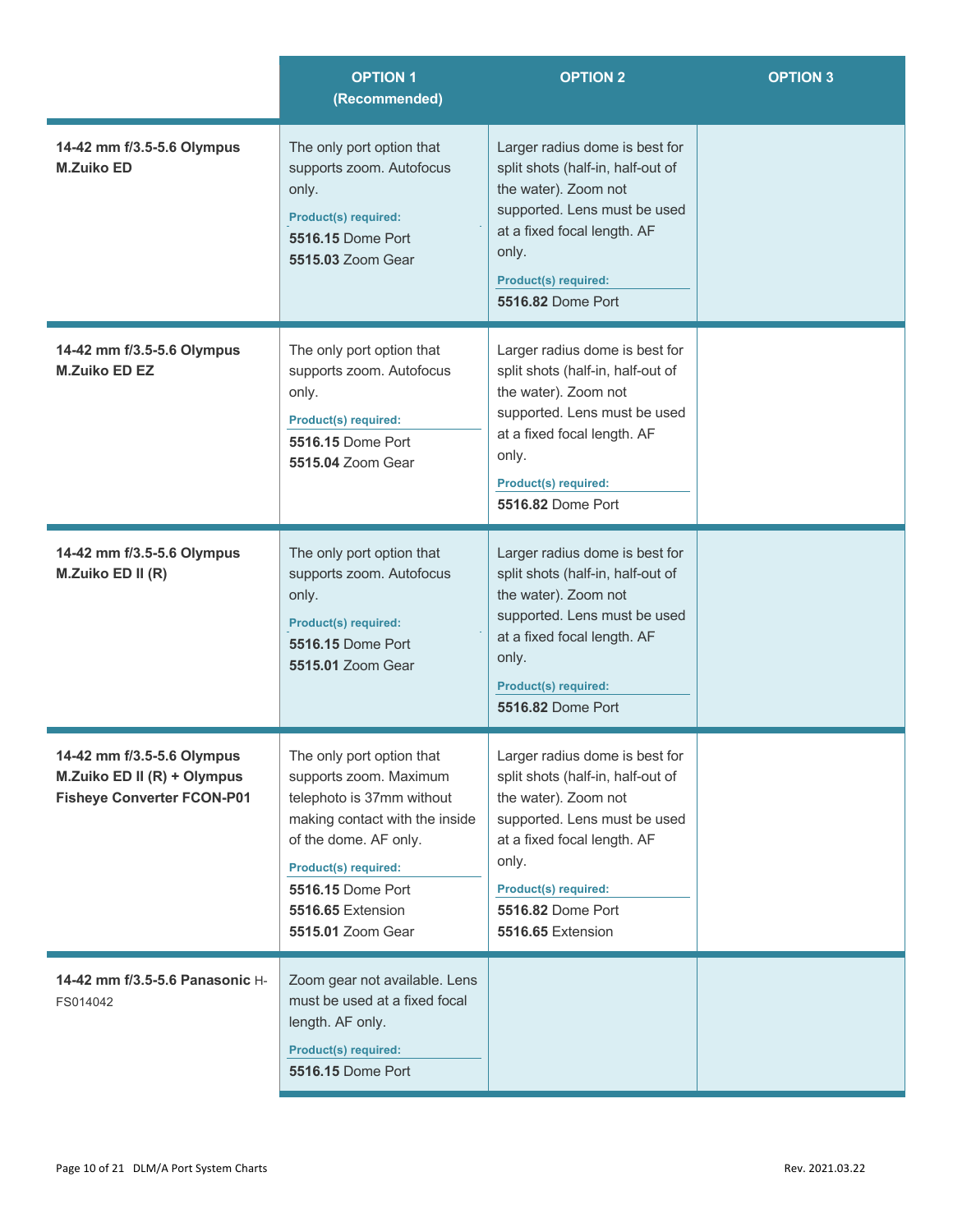|                                                                                                                   | <b>OPTION 1</b><br>(Recommended)                                                                                              | <b>OPTION 2</b>                                                                                                                                                                                                  | <b>OPTION 3</b>                                                                                                                                                                                                                                                                                                      |
|-------------------------------------------------------------------------------------------------------------------|-------------------------------------------------------------------------------------------------------------------------------|------------------------------------------------------------------------------------------------------------------------------------------------------------------------------------------------------------------|----------------------------------------------------------------------------------------------------------------------------------------------------------------------------------------------------------------------------------------------------------------------------------------------------------------------|
| 14-42 mm f/3.5-5.6 II Panasonic<br>ASPH Mega OIS H-FS1442A                                                        | The only port option that<br>supports zoom. AF only.<br><b>Product(s) required:</b><br>5516.15 Dome Port<br>5515.21 Zoom Gear | Larger radius dome is best for<br>split shots (half-in, half-out of<br>the water). Zoom not<br>supported. Lens must be used<br>at a fixed focal length. AF<br>only.<br>Product(s) required:<br>5516.82 Dome Port | The magnifying effect of a flat<br>port is good for macro<br>photography. The front of the<br>port is 67mm threaded. Lens<br>must be used between 21-<br>42mm to eliminate vignetting.<br>Zoom not supported. Lens<br>must be used at a fixed focal<br>length. AF only.<br>Product(s) required:<br>5516.45 Flat Port |
| 14-42 mm Panasonic f/3.5-5.6<br><b>ASPH POWER OIS H-PS14042S</b>                                                  | Port recommendation not<br>available for this lens.                                                                           |                                                                                                                                                                                                                  |                                                                                                                                                                                                                                                                                                                      |
| 14-45 mm f/3.5-5.6 Panasonic<br>ASPH Mega OIS H-FS014045                                                          | AF only.<br><b>Product(s) required:</b><br>5516.15 Dome Port<br>5515.22 Zoom Gear                                             |                                                                                                                                                                                                                  |                                                                                                                                                                                                                                                                                                                      |
| 14-140 mm Panasonic f/3.5-5.6<br><b>ASPH H-FS14140</b><br>14-140 mm Panasonic f/4.0-5.8<br><b>ASPH H-VS014140</b> | Lens not recommended for<br>underwater use due to<br>extended zoom range.                                                     |                                                                                                                                                                                                                  |                                                                                                                                                                                                                                                                                                                      |
| 14-150 mm f/4.0-5.6 Olympus<br><b>M.Zuiko ED II</b>                                                               | Lens not recommended for<br>underwater use due to<br>extended zoom range.                                                     |                                                                                                                                                                                                                  |                                                                                                                                                                                                                                                                                                                      |
| 15 mm Panasonic f/1.7 ASPH H-<br>X015<br>15 mm Panasonic f/1.7 ASPH H-<br>X015K                                   | Port recommendation not<br>available for this lens.                                                                           |                                                                                                                                                                                                                  |                                                                                                                                                                                                                                                                                                                      |
| 17 mm Olympus f/1.8                                                                                               | AF only.<br><b>Product(s) required:</b><br>5516.11 Dome Port                                                                  | Larger radius dome is best for<br>split shots (half-in, half-out of<br>the water). AF only.<br>Product(s) required:<br>5516.82 Dome Port                                                                         |                                                                                                                                                                                                                                                                                                                      |
| 19 mm Sigma f/2.8 EX DN                                                                                           | AF only.<br><b>Product(s) required:</b><br><b>5516.11 Dome Port</b>                                                           |                                                                                                                                                                                                                  |                                                                                                                                                                                                                                                                                                                      |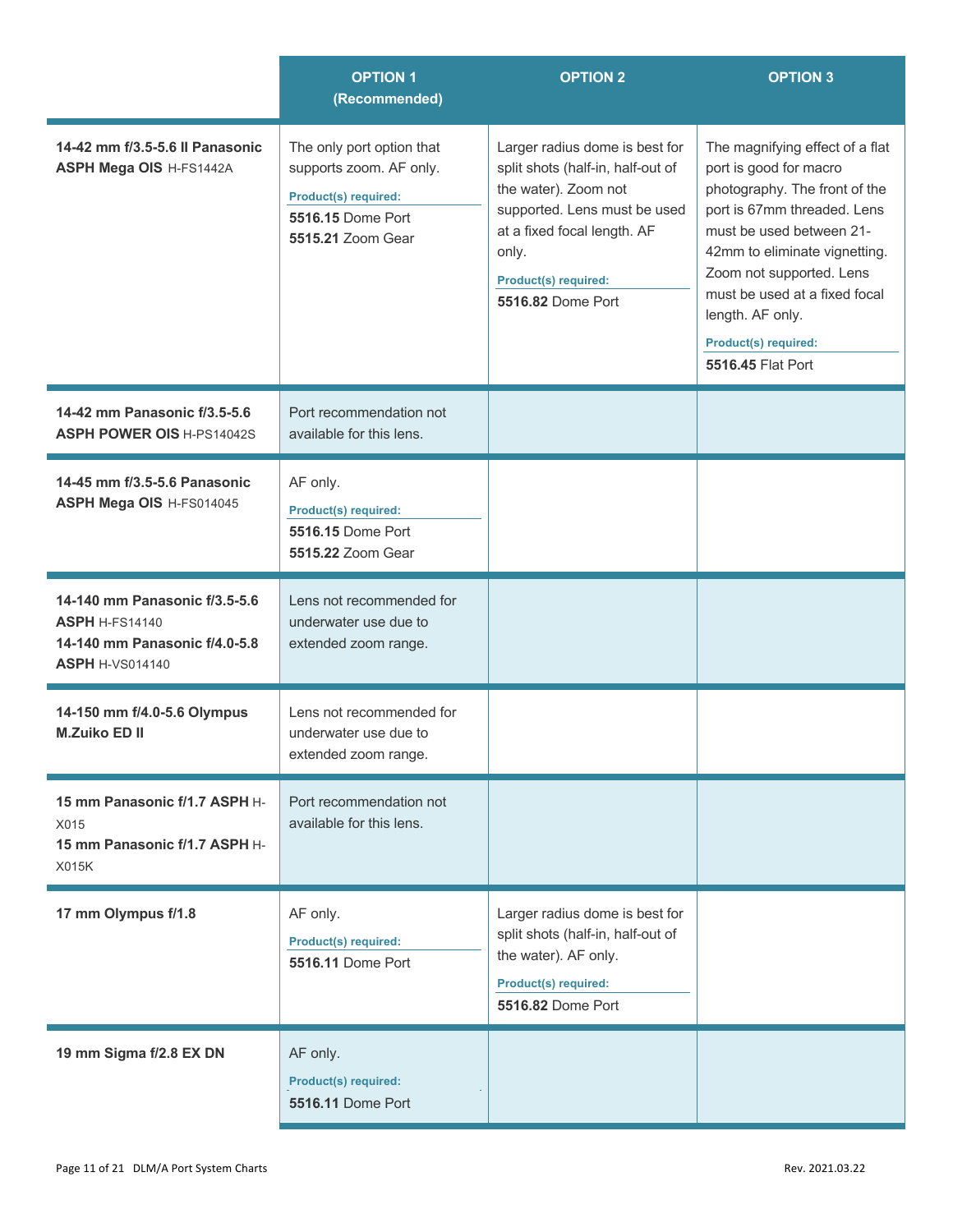|                                                        | <b>OPTION 1</b><br>(Recommended)                                                                                                                                                                                                      | <b>OPTION 2</b>                                                                                                                                                                      | <b>OPTION 3</b>                                                                                                                                                                      |
|--------------------------------------------------------|---------------------------------------------------------------------------------------------------------------------------------------------------------------------------------------------------------------------------------------|--------------------------------------------------------------------------------------------------------------------------------------------------------------------------------------|--------------------------------------------------------------------------------------------------------------------------------------------------------------------------------------|
| 20 mm Panasonic f/1.7 II ASPH<br><b>H-H020A</b>        | AF only.<br><b>Product(s) required:</b><br>5516.11 Dome Port                                                                                                                                                                          | Larger radius dome is best for<br>split shots (half-in, half-out of<br>the water). AF only.<br>Product(s) required:<br>5516.82 Dome Port                                             | The magnifying effect of a flat<br>port is good for macro<br>photography. The front of the<br>port is 67mm threaded. AF<br>only.<br>Product(s) required:<br>5516.45 Flat Port        |
| 24 mm Samyang f/2.8 AF FE                              | Dome shade must be<br>removed to eliminate<br>vignetting. AF or MF. Manual<br>focus requires optional focus<br>gear.<br><b>Product(s) required:</b><br>5516.15 Dome Port<br><b>Optional accessories:</b><br><b>5515.42 Focus Gear</b> |                                                                                                                                                                                      |                                                                                                                                                                                      |
| 25 mm Olympus f/1.8                                    | AF only.<br><b>Product(s) required:</b><br>5516.11 Dome Port                                                                                                                                                                          | Larger radius dome is best for<br>split shots (half-in, half-out of<br>the water). AF only.<br><b>Product(s) required:</b><br><b>5516.82 Dome Port</b>                               | The magnifying effect of a flat<br>port is good for macro<br>photography. The front of the<br>port is 67mm threaded. AF<br>only.<br><b>Product(s) required:</b><br>5516.45 Flat Port |
| 25 mm Panasonic f/1.4 ASPH H-<br>X025                  | The front of the port is 67mm<br>threaded. AF only.<br><b>Product(s) required:</b><br>5516.45 Flat Port                                                                                                                               |                                                                                                                                                                                      |                                                                                                                                                                                      |
| 30 mm f/3.5 Olympus M.Zuiko<br><b>Digital ED Macro</b> | The magnifying effect of a flat<br>port is good for macro<br>photography. The front of the<br>port is 67mm threaded. AF<br>only.<br><b>Product(s) required:</b><br>5516.45 Flat Port                                                  | The magnifying effect of a flat<br>port is good for macro<br>photography. The front of the<br>port is 67mm threaded. AF<br>only.<br><b>Product(s) required:</b><br>5516.50 Flat Port | AF or MF. Manual focus<br>requires optional focus gear.<br><b>Product(s) required:</b><br>5516.15 Dome Port<br><b>Optional accessories:</b><br>5515.02 Focus Gear                    |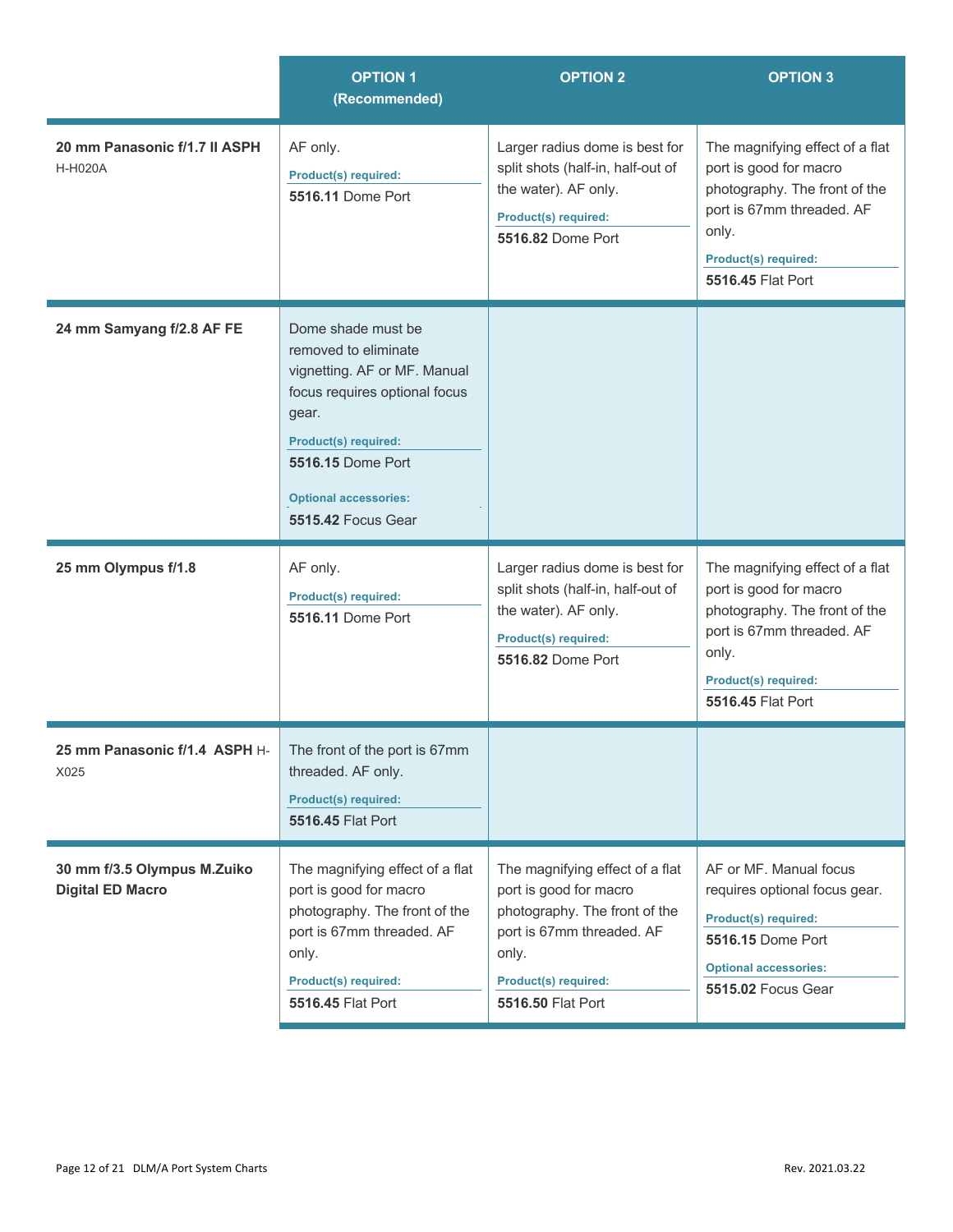|                                                                                                                                       | <b>OPTION 1</b><br>(Recommended)                                                                                                                                                                                                               | <b>OPTION 2</b>                                                                                                                                                                                    | <b>OPTION 3</b> |
|---------------------------------------------------------------------------------------------------------------------------------------|------------------------------------------------------------------------------------------------------------------------------------------------------------------------------------------------------------------------------------------------|----------------------------------------------------------------------------------------------------------------------------------------------------------------------------------------------------|-----------------|
| 30 mm f/2.8 Panasonic Macro<br><b>ASPH Mega OIS H-HS030</b>                                                                           | The magnifying effect of a flat<br>port is good for macro<br>photography. The front of the<br>port is 67mm threaded. AF<br>only.<br><b>Product(s) required:</b><br>5516.45 Flat Port                                                           |                                                                                                                                                                                                    |                 |
| 40-150 mm f/4.0-5.6 Olympus<br><b>M.Zuiko ED R</b>                                                                                    | Lens not recommended for<br>underwater use due to<br>extended zoom range.                                                                                                                                                                      |                                                                                                                                                                                                    |                 |
| 45 mm Olympus f/1.8                                                                                                                   | The magnifying effect of a flat<br>port is good for macro<br>photography. The front of the<br>port is 67mm threaded. AF<br>only.<br><b>Product(s) required:</b><br>5516.45 Flat Port                                                           |                                                                                                                                                                                                    |                 |
| 45 mm f/2.8 Panasonic ASPH<br>Mega OIS H-ES045                                                                                        | The magnifying effect of a flat<br>port is good for macro<br>photography. The front of the<br>port is 67mm threaded. AF<br>only.<br>Product(s) required:<br>5516.45 Flat Port                                                                  | The magnifying effect of a flat<br>port is good for macro<br>photography. The front of the<br>port is 67mm threaded. AF<br>only.<br>Product(s) required:<br>5516.50 Flat Port                      |                 |
| 45-150 mm Panasonic H-<br>FS45150K<br>45-175 mm Panasonic f/4.0-5.6<br>ASPH H-PS45175K<br>45-200 mm Panasonic f/4.0-5.6<br>H-FS045200 | Lens not recommended for<br>use underwater due to range.                                                                                                                                                                                       |                                                                                                                                                                                                    |                 |
| 60 mm f/2.8 Olympus M.Zuiko<br><b>Macro ED</b>                                                                                        | The magnifying effect of a flat<br>port is good for macro<br>photography. The front of the<br>port is 67mm threaded and<br>accepts 3.0" diameter filters.<br>AF only.<br>Product(s) required:<br>5516.45 Flat Port<br><b>5516.65 Extension</b> | The magnifying effect of a flat<br>port is good for macro<br>photography. The front of the<br>port is 67mm threaded. AF<br>only.<br>Product(s) required:<br>5516.50 Flat Port<br>5516.65 Extension |                 |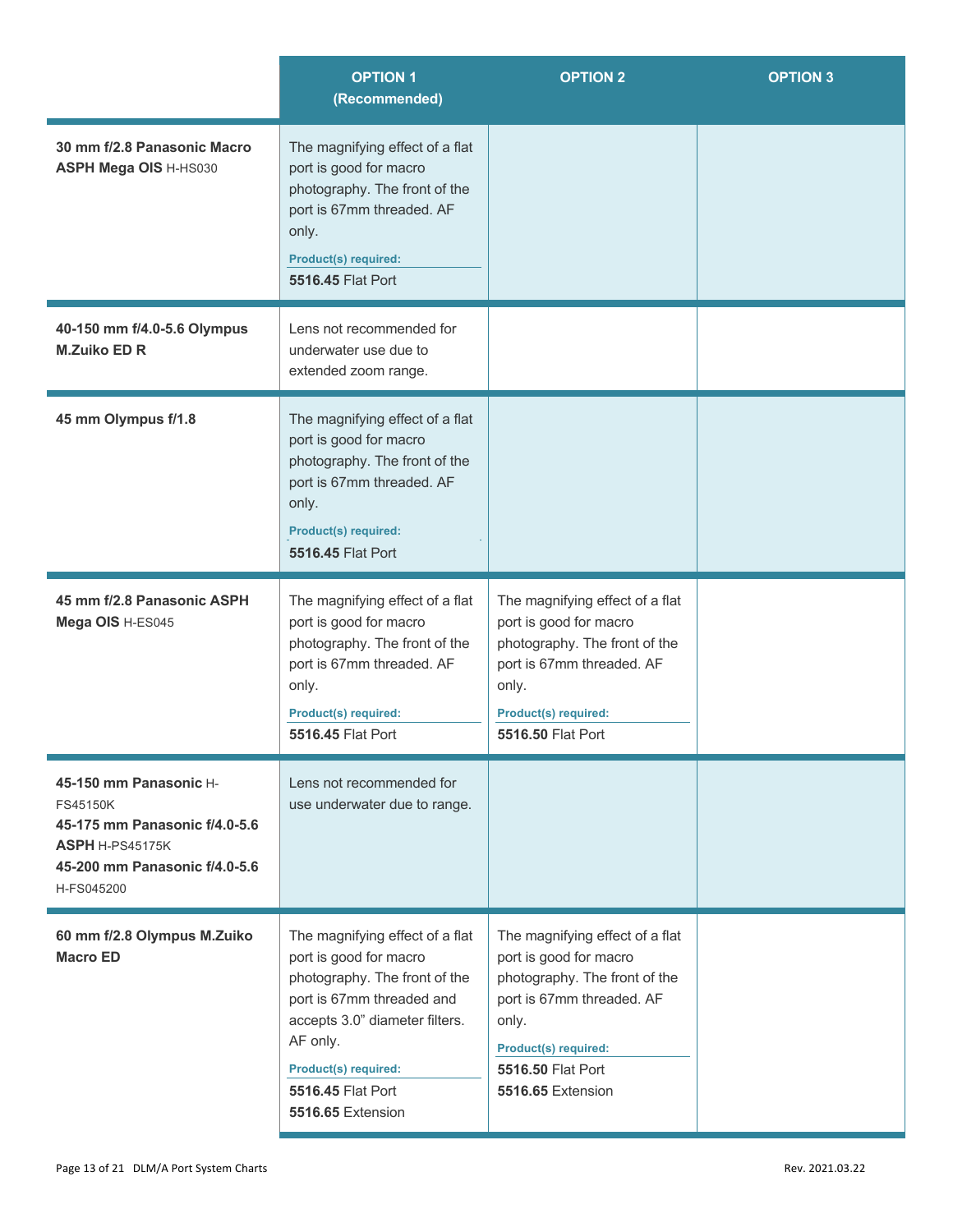|                                                     | <b>OPTION 1</b><br>(Recommended)                                                                             | <b>OPTION 2</b> | <b>OPTION 3</b> |
|-----------------------------------------------------|--------------------------------------------------------------------------------------------------------------|-----------------|-----------------|
| 75 mm f/1.8 Olympus M.Zuiko                         | Lens not recommended for<br>underwater use due to<br>minimum focus distance of<br>$33.07$ " (0.84 m).        |                 |                 |
| 75-300 mm f/4.8-6.7 Olympus<br><b>M.Zuiko ED II</b> | Lens not recommended for<br>underwater use due to range<br>and minimum focus distance<br>of 35.43" (0.90 m). |                 |                 |
| 100-300 mm Panasonic f/4.0-5.6<br>H-FS100300        | Lens not recommended for<br>use underwater due to range.                                                     |                 |                 |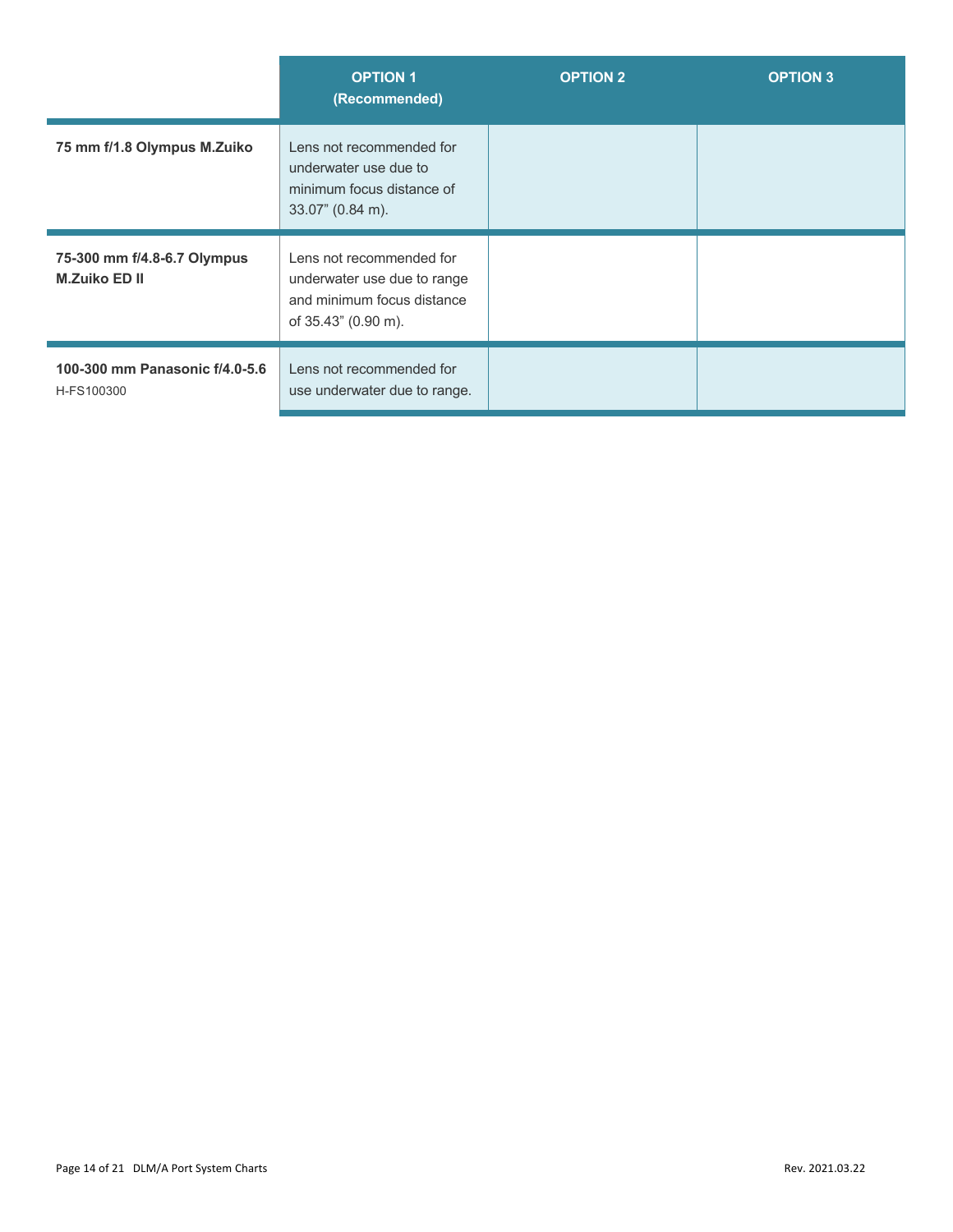## Sony E-Mount Lenses

|                                                                                                                                                        | <b>OPTION 1</b><br>(Recommended)                                                                                                                                                                                                                    | <b>OPTION 2</b>                                                                                                                                                                                                                              | <b>OPTION 3</b>                                                                                                                                                                                                                                                                                                             |
|--------------------------------------------------------------------------------------------------------------------------------------------------------|-----------------------------------------------------------------------------------------------------------------------------------------------------------------------------------------------------------------------------------------------------|----------------------------------------------------------------------------------------------------------------------------------------------------------------------------------------------------------------------------------------------|-----------------------------------------------------------------------------------------------------------------------------------------------------------------------------------------------------------------------------------------------------------------------------------------------------------------------------|
| 8-15 mm Canon f/4L EF Fisheye<br>USM + Metabones EF to E<br><b>Mount Adapter</b><br>Tripod foot must be removed from<br>Metabones adapter.             | The only port option that<br>supports zoom. Severe<br>vignetting (shadows around<br>the image) will be present at<br>8mm. AF only.<br><b>Product(s) required:</b><br>5516.15 Dome Port<br>5516.65 Extension<br>5509.28 Zoom Gear                    | Larger radius dome is best for<br>split shots (half-in, half-out of<br>the water). Zoom not<br>supported. Lens must be used<br>at a fixed focal length. AF<br>only.<br>Product(s) required:<br><b>5516.82 Dome Port</b><br>5516.69 Extension |                                                                                                                                                                                                                                                                                                                             |
| 10-17 mm Tokina f/3.5-4.5 AT-X<br>+ Metabones EF to E Mount<br><b>Adapter</b><br>Tripod foot must be removed from<br>Metabones adapter.                | Larger radius dome is best for<br>split shots (half-in, half-out of<br>the water). Zoom not<br>supported. Lens must be used<br>at a fixed focal length. AF<br>only.<br><b>Product(s) required:</b><br><b>5516.82 Dome Port</b><br>5516.65 Extension | The only port option that<br>supports zoom. AF only.<br><b>Product(s) required:</b><br><b>5516.16 Dome Port</b><br>5509.31 Zoom Gear                                                                                                         | Compact and lightweight for<br>travel. Best for close focus<br>wide angle. Zoom not<br>supported. Lens must be used<br>at a fixed focal length. Slight<br>vignetting (shadows in the<br>corners of the image) will be<br>present at 10mm. AF only.<br><b>Product(s) required:</b><br>5516.12 Dome Port<br>5516.65 Extension |
| 10-18 mm Sony f/4 OSS E<br><b>SEL1018</b>                                                                                                              | Longer zoom port provides<br>better corner sharpness<br>compared to 5516.15. AF<br>only.<br>Product(s) required:<br><b>5516.16 Dome Port</b><br>5515.43 Zoom Gear                                                                                   | AF only.<br><b>Product(s) required:</b><br><b>5516.15 Dome Port</b><br>5515.43 Zoom Gear                                                                                                                                                     | Larger radius dome is best for<br>split shots (half-in, half-out of<br>the water). Zoom not<br>supported. Lens must be used<br>at a fixed focal length. AF<br>only.<br><b>Product(s) required:</b><br>5516.82 Dome Port                                                                                                     |
| 12 mm Rokinon f/2.8 Full Frame<br><b>Fisheye + Metabones EF to E</b><br><b>Mount Adapter</b><br>Tripod foot must be removed from<br>Metabones adapter. | Slight vignetting (shadows in<br>the corners of the image) will<br>be present.<br><b>Product(s) required:</b><br>5516.15 Dome Port<br>5516.65 Extension<br><b>5509.27 Focus Gear</b>                                                                |                                                                                                                                                                                                                                              |                                                                                                                                                                                                                                                                                                                             |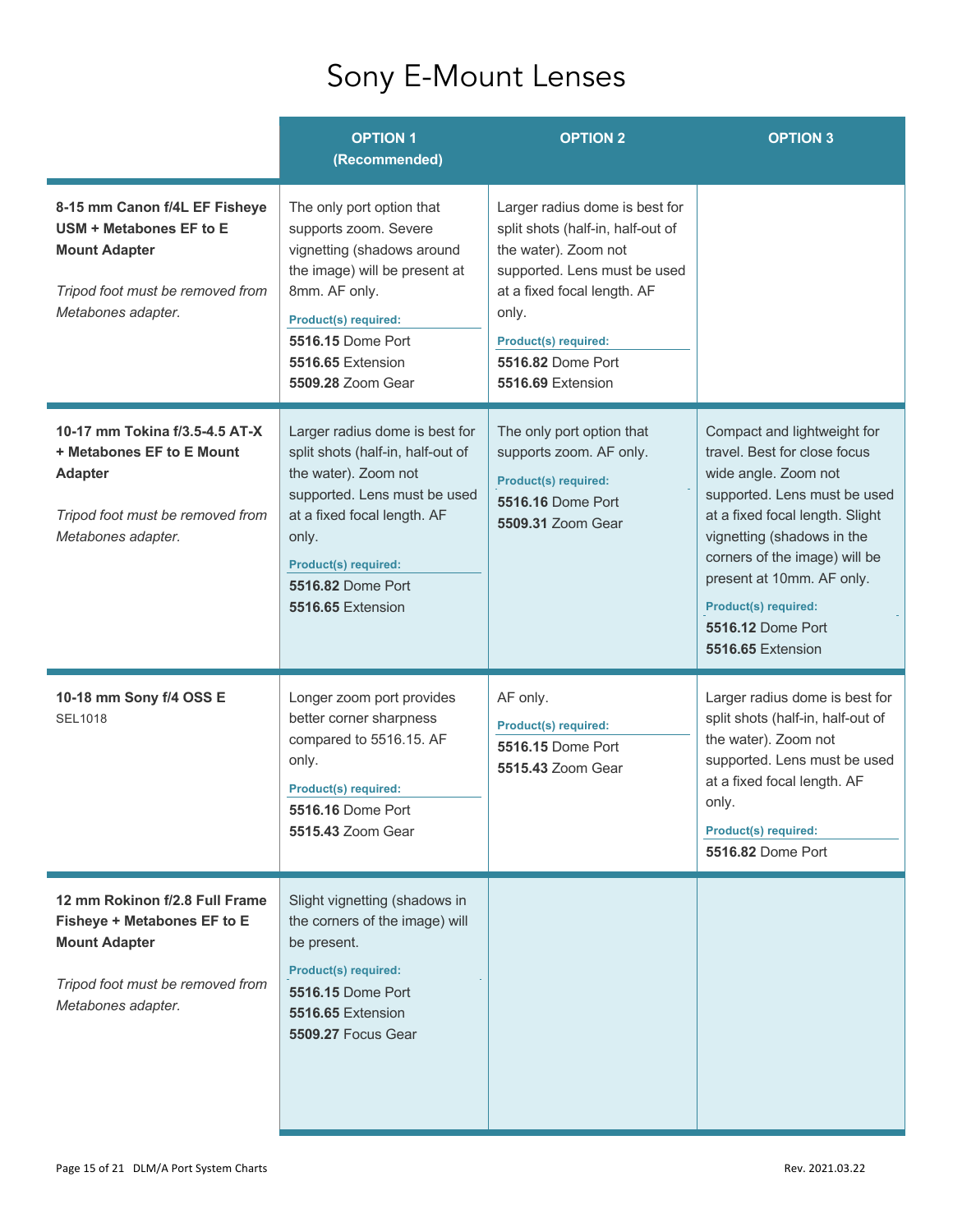|                                                                                                                                                                      | <b>OPTION 1</b><br>(Recommended)                                                                                                                                                                                                                                                                              | <b>OPTION 2</b>                                                                                                                                                                                                    | <b>OPTION 3</b>                                                                                                                        |
|----------------------------------------------------------------------------------------------------------------------------------------------------------------------|---------------------------------------------------------------------------------------------------------------------------------------------------------------------------------------------------------------------------------------------------------------------------------------------------------------|--------------------------------------------------------------------------------------------------------------------------------------------------------------------------------------------------------------------|----------------------------------------------------------------------------------------------------------------------------------------|
| 12 mm Sony f/2.8 Carl Zeiss<br><b>Touit</b>                                                                                                                          | Larger radius dome is best for<br>split shots (half-in, half-out of<br>the water). AF only.<br><b>Product(s) required:</b><br>5516.82 Dome Port                                                                                                                                                               | Compact and lightweight for<br>travel. AF only.<br><b>Product(s) required:</b><br><b>5516.12 Dome Port</b>                                                                                                         |                                                                                                                                        |
| 16 mm Sigma f/1.4 DC DN                                                                                                                                              | Larger dome is best for split<br>shots (half-in, half-out of the<br>water). Compared to shorter<br>ports, this option puts the lens<br>element closest to the center<br>of the dome sphere for optimal<br>sharpness. AF only.<br><b>Product(s) required:</b><br><b>5516.82 Dome Port</b><br>5516.67 Extension | Larger radius dome is best for<br>split shots (half-in, half-out of<br>the water). AF only.<br><b>Product(s) required:</b><br>5516.82 Dome Port                                                                    | Compact and lightweight for<br>travel. AF only.<br><b>Product(s) required:</b><br><b>5516.15 Dome Port</b><br><b>5516.65 Extension</b> |
| 16 mm Sony f/2.8 E SEL16F28<br>16 mm Sony f/2.8 E SEL16F28 +<br><b>Ultra Wide Converter VCL-ECU1</b>                                                                 | Larger radius dome is best for<br>split shots (half-in, half-out of<br>the water). AF only.<br><b>Product(s) required:</b><br><b>5516.82 Dome Port</b>                                                                                                                                                        | Compact and lightweight for<br>travel. Fiber optic cord(s) must<br>be attached prior to installing<br>dome port. AF only.<br><b>Product(s) required:</b><br>5516.11 Dome Port                                      |                                                                                                                                        |
| 16 mm Sony f/2.8 E SEL16F28 +<br><b>Ultra Wide Converter VCL-ECU2</b>                                                                                                | Longer port provides better<br>edge sharpness compared to<br>5516.11. AF only.<br>Product(s) required:<br><b>5516.12 Dome Port</b>                                                                                                                                                                            | Compact and lightweight for<br>travel. Less buoyant than<br>5516.12. Fiber optic cord(s)<br>must be attached prior to<br>installing dome port. AF only.<br><b>Product(s) required:</b><br><b>5516.11 Dome Port</b> |                                                                                                                                        |
| 16 mm Sony f/2.8 E SEL16F28 +<br><b>Sony Fisheye Conversion Lens</b><br>VCL-ECF1<br>16 mm Sony f/2.8 E SEL16F28 +<br>Sony Fisheye Converter VCL-<br>ECF <sub>2</sub> | Larger radius dome is best for<br>split shots (half-in, half-out of<br>the water). Minimal vignetting<br>(shadows in the corner of the<br>image) will be present. AF<br>only.<br><b>Product(s) required:</b><br>5516.82 Dome Port                                                                             | Compact and lightweight for<br>travel. Fiber optic cord(s) must<br>be attached prior to installing<br>dome port. AF only.<br>Product(s) required:<br><b>5516.11 Dome Port</b>                                      |                                                                                                                                        |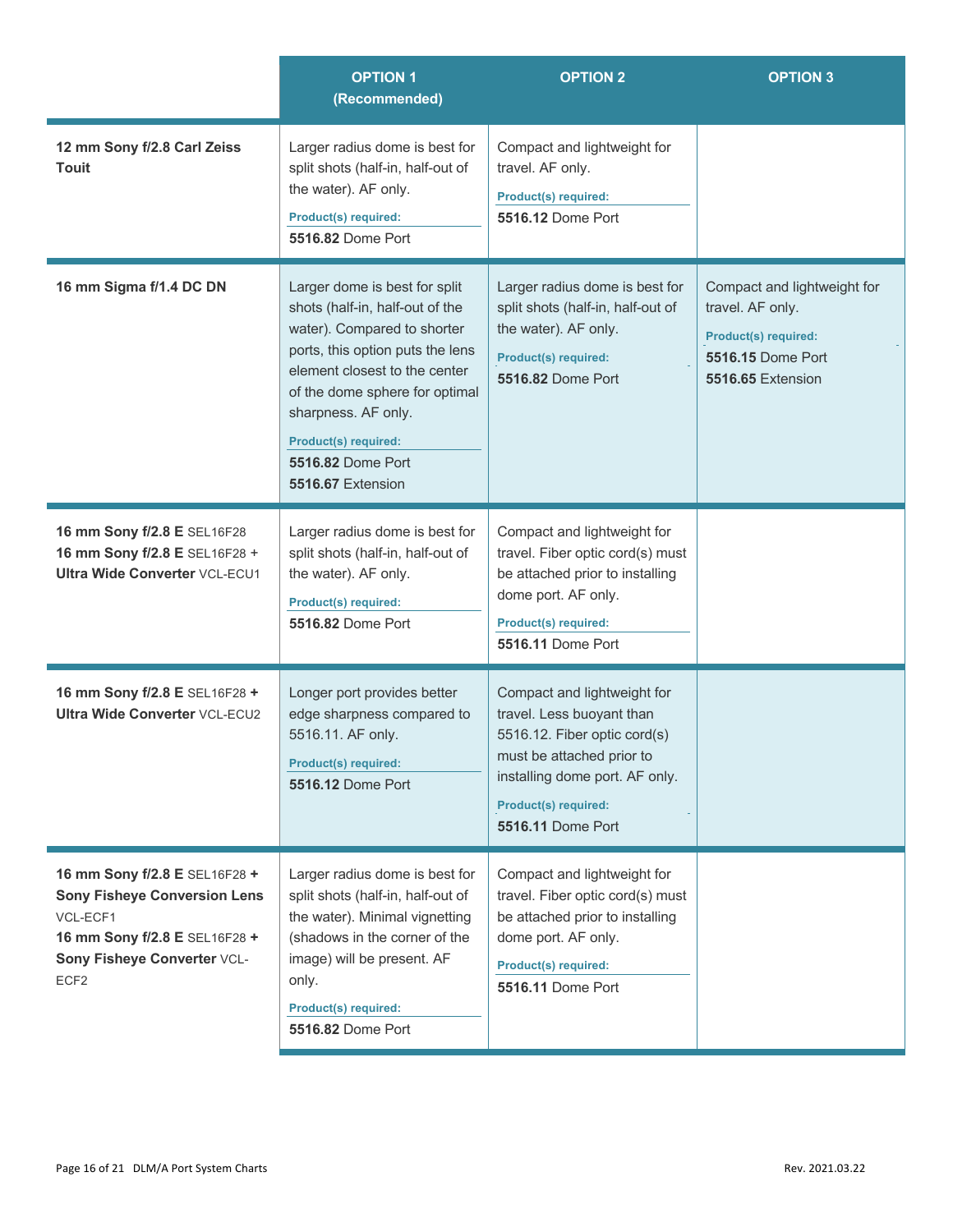|                                                                                                                                     | <b>OPTION 1</b><br>(Recommended)                                                                                                                                                                                                                                                                                                                                                                                                                                        | <b>OPTION 2</b>                                                                                                                                                                                                                                                          | <b>OPTION 3</b> |
|-------------------------------------------------------------------------------------------------------------------------------------|-------------------------------------------------------------------------------------------------------------------------------------------------------------------------------------------------------------------------------------------------------------------------------------------------------------------------------------------------------------------------------------------------------------------------------------------------------------------------|--------------------------------------------------------------------------------------------------------------------------------------------------------------------------------------------------------------------------------------------------------------------------|-----------------|
| 16-35 mm Sony FE f/4 ZA OSS<br>Vario-Tessar T*                                                                                      | Due to the diameter of this<br>lens, the Lens Extension must<br>be attached to the housing<br>and camera body installed<br>prior to attaching lens to the<br>camera. AF only.<br><b>Product(s) required:</b><br><b>5516.15 Dome Port</b><br>5516.65 Extension<br>5515.43 Zoom Gear*<br><b>Optional accessories:</b><br>0923.72 Anti-Reflection Ring<br>* Use clear sleeve only with<br>1/8" thick foam strips attached<br>directly to the inside of the<br>zoom sleeve. |                                                                                                                                                                                                                                                                          |                 |
| 16-35 mm Canon EF f/4L USM<br>+ Metabones EF to E Mount<br><b>Adapter</b><br>Tripod foot must be removed from<br>Metabones adapter. | Zoom not supported. Lens<br>must be used at a fixed focal<br>length. AF only.<br>Product(s) required:<br><b>5516.12 Dome Port</b><br>5516.65 Extension<br>5516.70 Extension<br><b>Optional accessories:</b><br>0923.01 Anti-Reflection Ring                                                                                                                                                                                                                             | Larger radius dome is best for<br>split shots (half-in, half-out of<br>the water). Zoom not<br>supported. Lens must be used<br>at a fixed focal length. AF<br>only.<br><b>Product(s) required:</b><br><b>5516.82 Dome Port</b><br>5516.65 Extension<br>5516.70 Extension |                 |
| 16-50 mm Sony f/3.5-5.6 OSS E<br><b>PZ</b> SELP1650                                                                                 | The only port option that<br>supports zoom. AF only.<br><b>Product(s) required:</b><br>5516.15 Dome Port<br>5515.41 Zoom Gear<br><b>Optional accessories:</b><br>0923.73 Anti-Reflection Ring                                                                                                                                                                                                                                                                           | Larger radius dome is best for<br>split shots (half-in, half-out of<br>the water). Zoom not<br>supported. Lens must be used<br>at a fixed focal length. AF<br>only.<br>Product(s) required:<br><b>5516.82 Dome Port</b>                                                  |                 |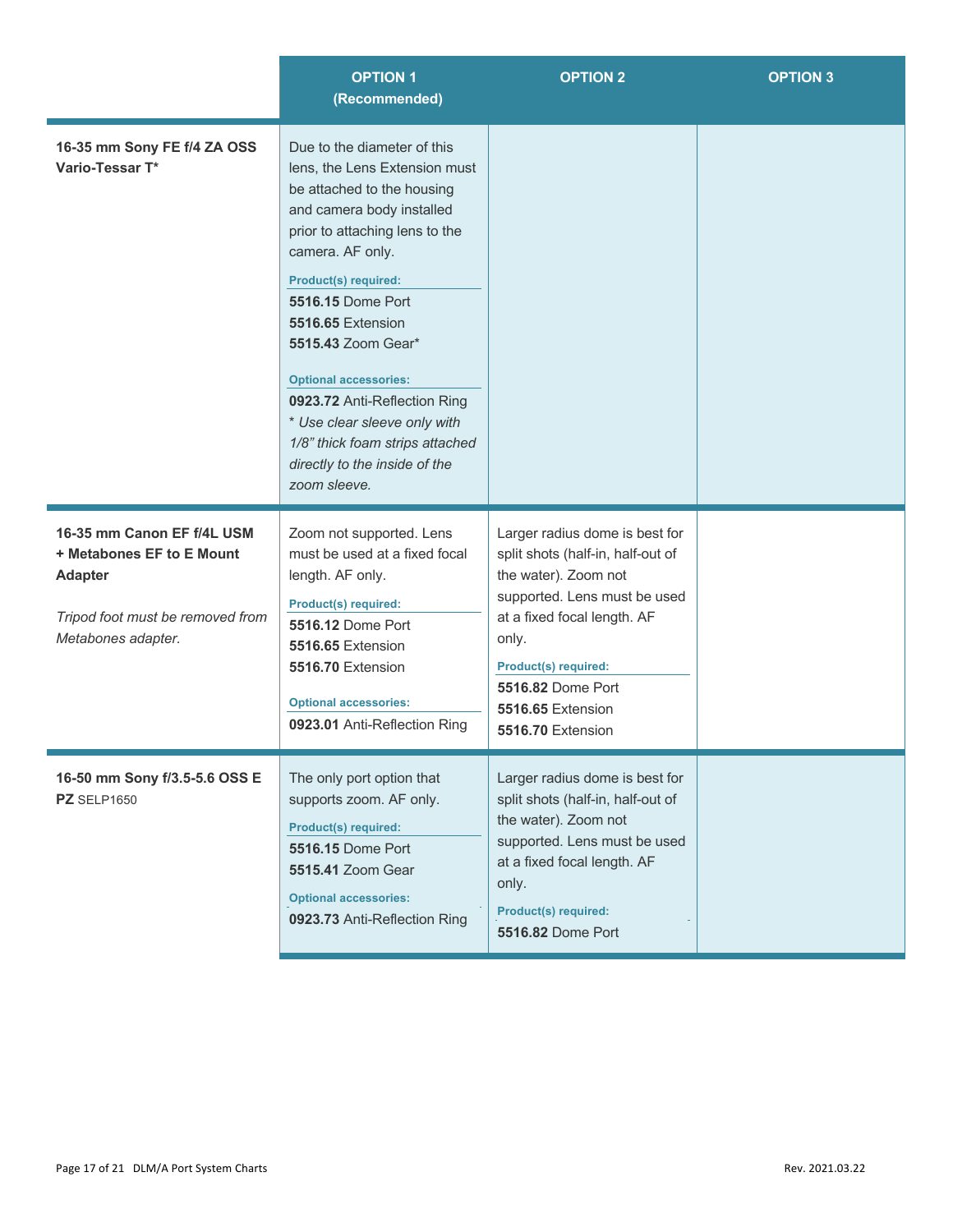|                                                                                                                                                 | <b>OPTION 1</b><br>(Recommended)                                                                                                                                   | <b>OPTION 2</b>                                                                                                                                                                                                                              | <b>OPTION 3</b>                                                                                                                                                                                                                                                                                                                           |
|-------------------------------------------------------------------------------------------------------------------------------------------------|--------------------------------------------------------------------------------------------------------------------------------------------------------------------|----------------------------------------------------------------------------------------------------------------------------------------------------------------------------------------------------------------------------------------------|-------------------------------------------------------------------------------------------------------------------------------------------------------------------------------------------------------------------------------------------------------------------------------------------------------------------------------------------|
| 16-70 mm Sony f/4 ZA OSS<br>Vario-Tessar T* E SEL1670Z                                                                                          | The only port option that<br>supports zoom. AF only.<br>Product(s) required:<br>+2 Diopter Required<br>5516.15 Dome Port<br>5516.65 Extension<br>5509.29 Zoom Gear | Larger radius dome is best for<br>split shots (half-in, half-out of<br>the water). Zoom not<br>supported. Lens must be used<br>at a fixed focal length. AF<br>only.<br><b>Product(s) required:</b><br>5516.82 Dome Port<br>5516.65 Extension | The magnifying effect of a flat<br>port is good for macro<br>photography. The front of the<br>port is 67mm threaded. Lens<br>must be used between 50-<br>70mm to eliminate vignetting.<br>Zoom not supported. Lens<br>must be used at a fixed focal<br>length. AF only.<br>Product(s) required:<br>5516.45 Flat Port<br>5516.70 Extension |
| 18 mm Zeiss Batis f/2.8                                                                                                                         | Lens too large in diameter to<br>fit in port system.                                                                                                               |                                                                                                                                                                                                                                              |                                                                                                                                                                                                                                                                                                                                           |
| 18-55 mm Sony f/3.5-5.6 OSS E<br><b>SEL1855</b>                                                                                                 | The only port option that<br>supports zoom. AF only.<br><b>Product(s) required:</b><br><b>5516.15 Dome Port</b><br>5515.42 Zoom Gear                               | Larger radius dome is best for<br>split shots (half-in, half-out of<br>the water). Zoom not<br>supported. Lens must be used<br>at a fixed focal length. AF<br>only.<br><b>Product(s) required:</b><br><b>5516.82 Dome Port</b>               |                                                                                                                                                                                                                                                                                                                                           |
| 18-55 mm Canon f/4.5-5.6 IS<br><b>STM + Metabones EF to E</b><br><b>Mount Adapter</b><br>Tripod foot must be removed from<br>Metabones adapter. | AF only.<br><b>Product(s) required:</b><br><b>5516.15 Dome Port</b><br>5516.65 Extension<br>5509.19 Zoom Gear                                                      |                                                                                                                                                                                                                                              |                                                                                                                                                                                                                                                                                                                                           |
| 18-105 mm Sony f/4 G OSS E PZ<br><b>SELP18105G</b>                                                                                              | Port recommendation not<br>available for this lens.                                                                                                                |                                                                                                                                                                                                                                              |                                                                                                                                                                                                                                                                                                                                           |
| 18-200 mm Sony f/3.5-6.3 OSS E<br>SEL18200(LE)                                                                                                  | Lens not recommended for<br>use underwater due to range.                                                                                                           |                                                                                                                                                                                                                                              |                                                                                                                                                                                                                                                                                                                                           |
| 20 mm Sony f/2.8 E SEL20F28                                                                                                                     | Fiber optic cord(s) must be<br>attached prior to installing<br>dome port. AF only.<br><b>Product(s) required:</b><br>5516.11 Dome Port                             |                                                                                                                                                                                                                                              |                                                                                                                                                                                                                                                                                                                                           |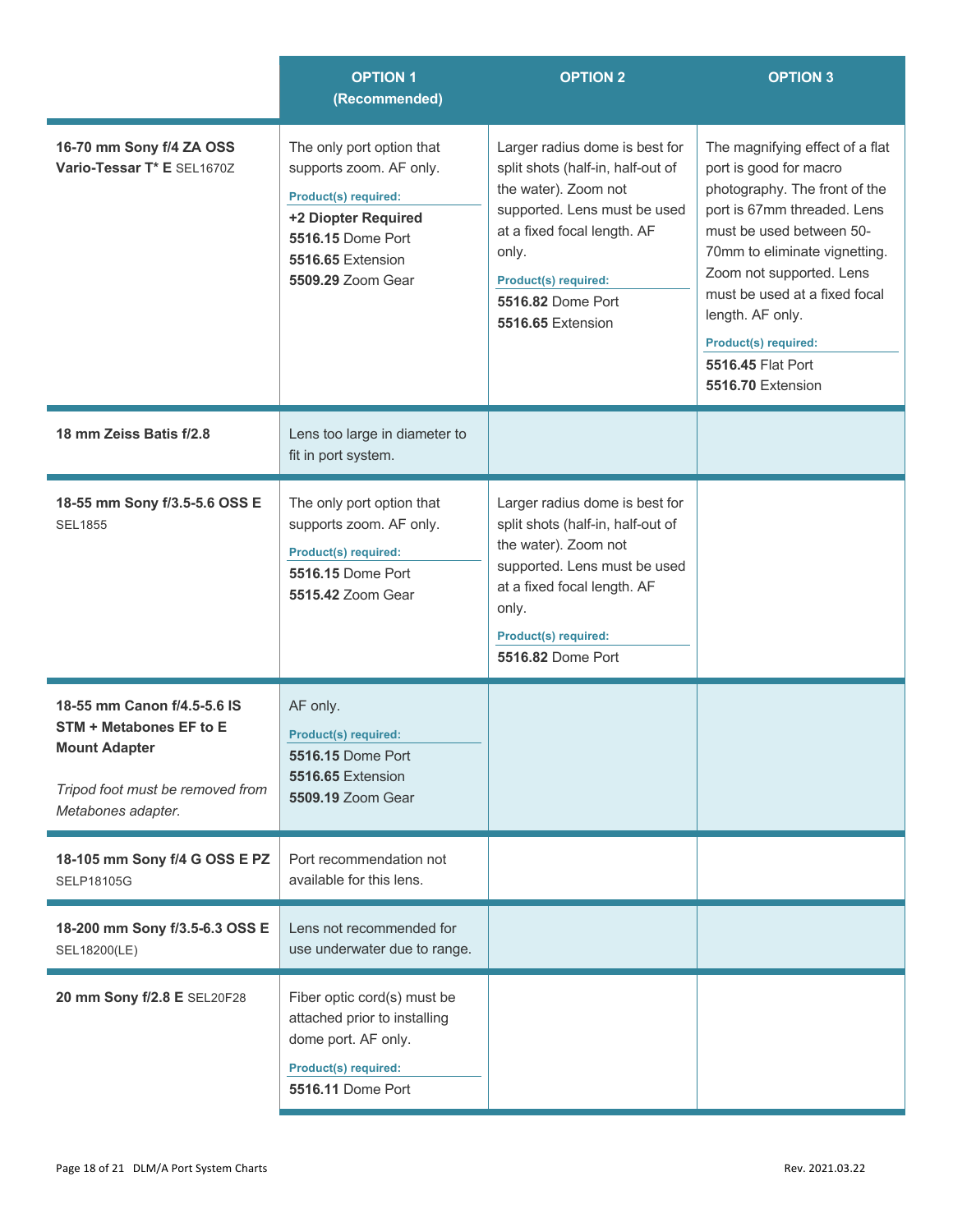|                                                              | <b>OPTION 1</b><br>(Recommended)                                                                                                                                                                                                                                                                   | <b>OPTION 2</b>                                                                                                                                 | <b>OPTION 3</b>                                                                                                                                                                                                          |
|--------------------------------------------------------------|----------------------------------------------------------------------------------------------------------------------------------------------------------------------------------------------------------------------------------------------------------------------------------------------------|-------------------------------------------------------------------------------------------------------------------------------------------------|--------------------------------------------------------------------------------------------------------------------------------------------------------------------------------------------------------------------------|
| 20 mm Sony f/2.8 E SEL20F28 +<br>Fisheye Converter VCL-ECF2  | Larger radius dome is best for<br>split shots (half-in, half-out of<br>the water). AF only.<br><b>Product(s) required:</b><br>5516.82 Dome Port                                                                                                                                                    | Compact and lightweight for<br>travel. Best for close focus<br>wide angle. AF only.<br><b>Product(s) required:</b><br><b>5516.12 Dome Port</b>  | Compact and lightweight for<br>travel. Best for close focus<br>wide angle. Fiber optic cord(s)<br>must be attached prior to<br>installing dome port. AF only.<br><b>Product(s) required:</b><br><b>5516.11 Dome Port</b> |
| 24-70 mm Sony FE f/4 ZA OSS<br>Carl Zeiss Vario Tessar T*    | Due to the diameter of this<br>lens, the Lens Extension must<br>be attached to the housing<br>and camera body installed<br>prior to attaching lens to the<br>camera. AF only.<br><b>Product(s) required:</b><br>+4 Diopter Required<br>5516.15 Dome Port<br>5516.69 Extension<br>5509.28 Zoom Gear |                                                                                                                                                 |                                                                                                                                                                                                                          |
| 24-240 mm Sony f/3.5-6.3 OSS E<br>SEL24240                   | Lens not recommended for<br>use underwater due to range.                                                                                                                                                                                                                                           |                                                                                                                                                 |                                                                                                                                                                                                                          |
| 28 mm Sony f/2 FE SEL28F20                                   | AF or MF. Manual focus<br>requires optional focus gear.<br><b>Product(s) required:</b><br>5516.15 Dome Port<br><b>Optional accessories:</b><br><b>5509.31 Focus Gear</b>                                                                                                                           | Larger radius dome is best for<br>split shots (half-in, half-out of<br>the water). AF only.<br><b>Product(s) required:</b><br>5516.82 Dome Port | Compact and lightweight for<br>travel. Fiber optic cord(s) must<br>be attached prior to installing<br>dome port. AF only.<br><b>Product(s) required:</b><br>5516.11 Dome Port                                            |
| 28 mm Sony f/2 FE + Ultra Wide<br><b>Converter SEL075UWC</b> | AF only.<br><b>Product(s) required:</b><br><b>5516.12 Dome Port</b><br>5516.70 Extension                                                                                                                                                                                                           | Larger radius dome is best for<br>split shots (half-in, half-out of<br>the water). AF only.<br><b>Product(s) required:</b><br>5516.82 Dome Port |                                                                                                                                                                                                                          |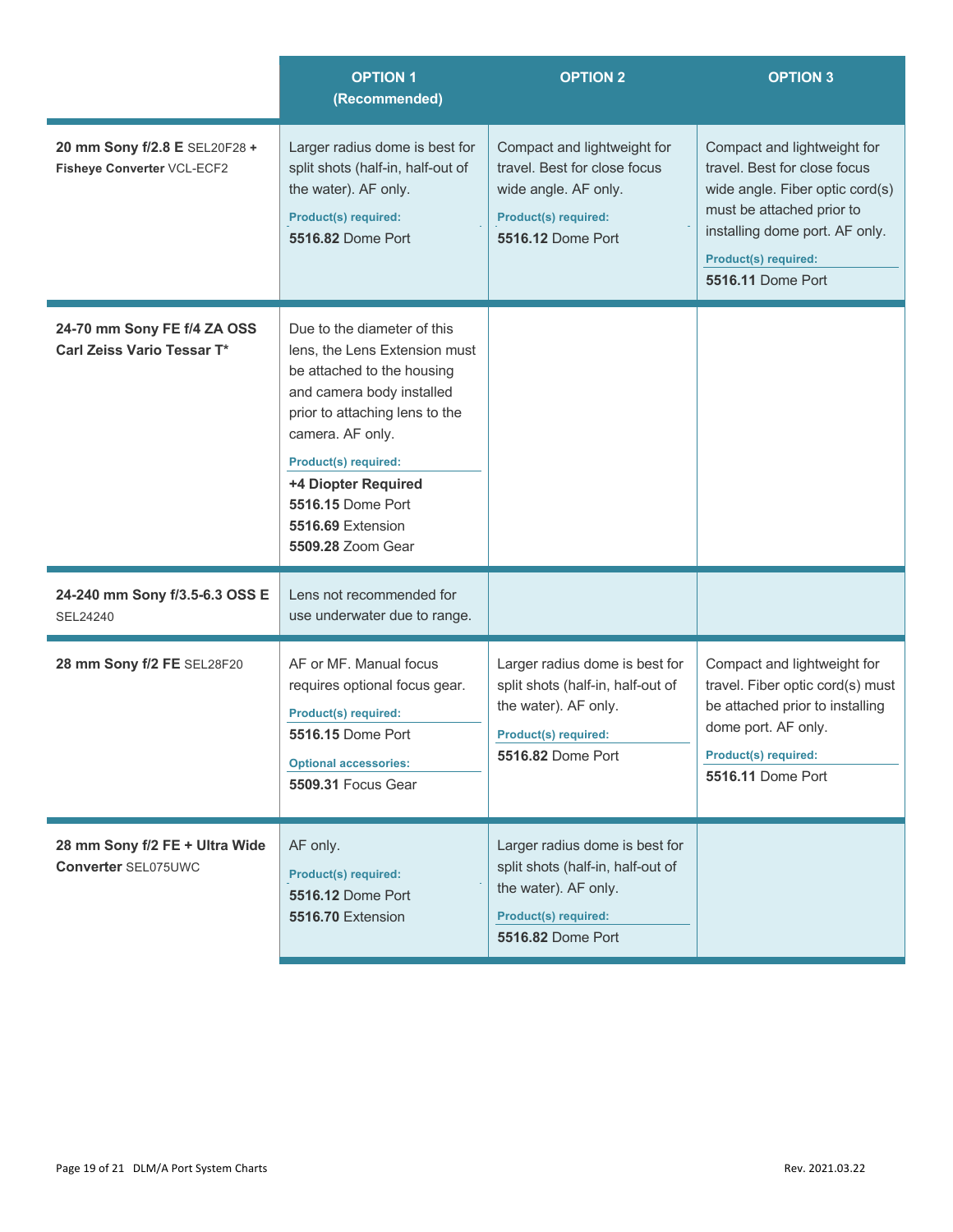|                                                                  | <b>OPTION 1</b><br>(Recommended)                                                                                                                                                                   | <b>OPTION 2</b>                                                                                                                                                                                                                         | <b>OPTION 3</b>                                                                                                                                                                 |
|------------------------------------------------------------------|----------------------------------------------------------------------------------------------------------------------------------------------------------------------------------------------------|-----------------------------------------------------------------------------------------------------------------------------------------------------------------------------------------------------------------------------------------|---------------------------------------------------------------------------------------------------------------------------------------------------------------------------------|
| 28-70 mm Sony f/3.5-5.6 OSS FE<br><b>SEL2870</b>                 | The only port option that<br>supports zoom. AF only.<br>Product(s) required:<br>+4 Diopter Required<br>5516.15 Dome Port<br>5509.31 Zoom Gear                                                      | Larger radius dome is best for<br>split shots (half-in, half-out of<br>the water). Zoom not<br>supported. Lens must be used<br>at a fixed focal length. AF<br>only.<br>Product(s) required:<br>+4 Diopter Required<br>5516.82 Dome Port |                                                                                                                                                                                 |
| 30 mm Sony E f/3.5 Macro E<br><b>SEL30M35</b>                    | The front of the port is 67mm<br>threaded. AF only.<br>Product(s) required:<br>5516.45 Flat Port                                                                                                   |                                                                                                                                                                                                                                         |                                                                                                                                                                                 |
| 35 mm Sony f/1.8 OSS E<br><b>SEL35F18</b>                        | Port recommendation not<br>available for this lens.                                                                                                                                                |                                                                                                                                                                                                                                         |                                                                                                                                                                                 |
| 50 mm Sony f/1.8 OSS E<br><b>SEL50F18</b><br>50 mm Sony f/1.8 FE | The magnifying effect of a flat<br>port is good for macro<br>photography. The front of the<br>port is 67mm threaded. AF<br>only.<br>Product(s) required:<br>5516.45 Flat Port                      | Manual focus with optional<br>focus gear.<br><b>Product(s) required:</b><br>+4 Diopter Required<br>5516.15 Dome Port<br><b>Optional accessories:</b><br><b>5515.42 Focus Gear</b>                                                       | AF only.<br><b>Product(s) required:</b><br>+4 Diopter Required<br>5516.12 Dome Port                                                                                             |
| 50 mm Sony f/2.8 Macro                                           | The magnifying effect of a flat<br>port is good for macro<br>photography. The front of the<br>port is 67mm threaded. AF<br>only.<br>Product(s) required:<br>5516.45 Flat Port<br>5516.65 Extension | Larger radius dome is best for<br>split shots (half-in, half-out of<br>the water). AF only.<br>Product(s) required:<br><b>5516.82 Dome Port</b><br>5516.65 Extension                                                                    | Manual focus with optional<br>focus gear.<br><b>Product(s) required:</b><br>5516.15 Dome Port<br>5516.65 Extension<br><b>Optional accessories:</b><br><b>5509.28 Focus Gear</b> |
| 50 mm Zeiss Touit f/2.8                                          | AF only.<br><b>Product(s) required:</b><br>5516.45 Flat Port<br><b>5516.65 Extension</b>                                                                                                           |                                                                                                                                                                                                                                         |                                                                                                                                                                                 |
| 55-210 mm Sony f/4.5-6.3 OSS E<br>SEL55210                       | Lens not recommended for<br>use underwater due to range.                                                                                                                                           |                                                                                                                                                                                                                                         |                                                                                                                                                                                 |